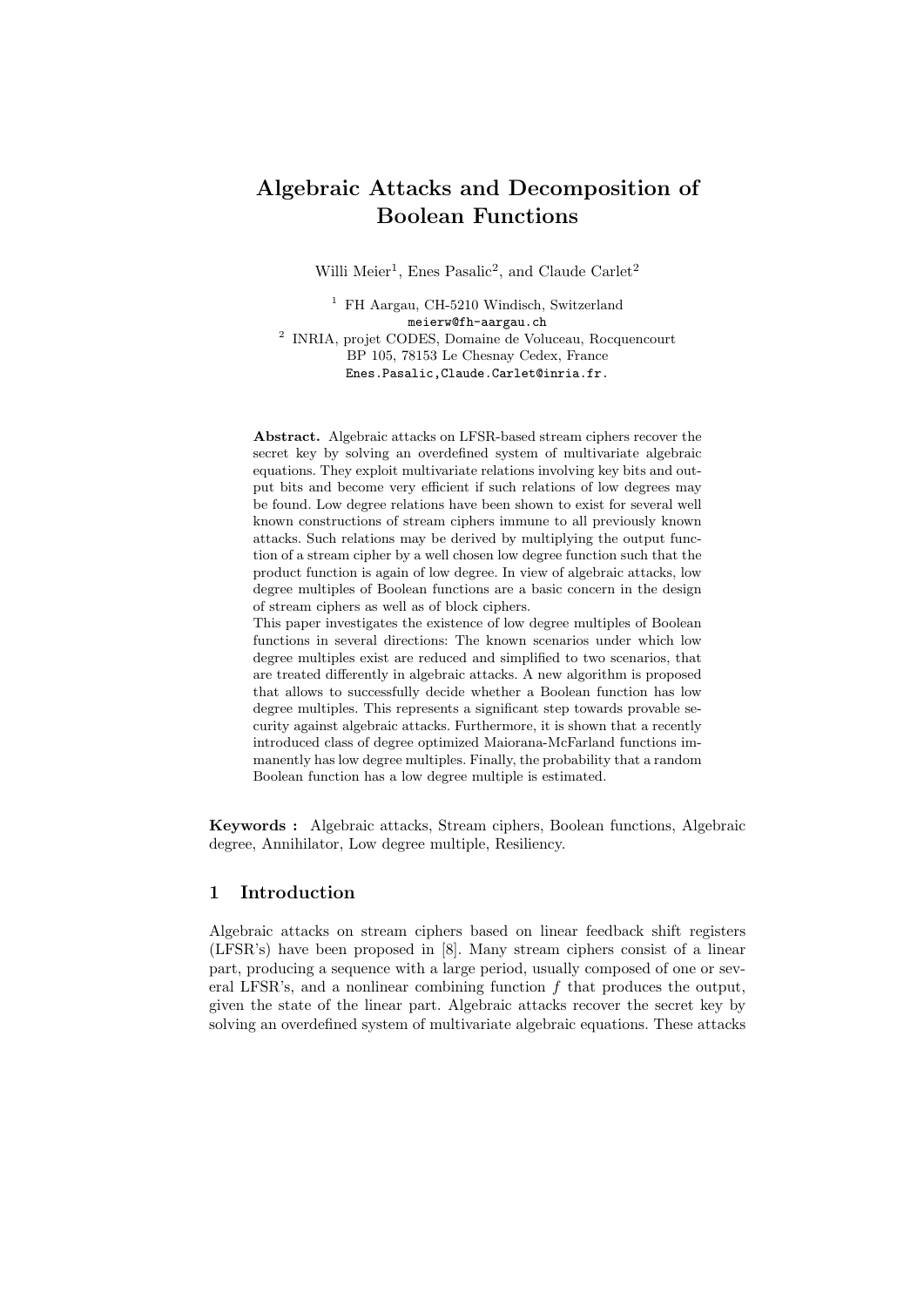exploit multivariate relations involving key/state bits and output bits of  $f$ . If one such relation is found that is of low degree in the key/state bits, algebraic attacks are very efficient, [6].

In [8] it is demonstrated that low degree relations and thus successful algebraic attacks exist for several well known constructions of stream ciphers that are immune to all previously known attacks. In particular, low degree relations are proven to exist for ciphers using a combining function  $f$  with a small number of inputs. These low degree relations are obtained by producing low degree polynomial multiples of  $f$ , i.e., by multiplying the Boolean function  $f$  by a well chosen low degree function g such that the product function  $f * g$  is again of low degree.

There have become known alternative methods to attack stream ciphers by solving overdefined systems of equations using Gröbner bases, [11]. In order to be efficient, these methods rest on the existence of low degree multiples as well.

To counter algebraic attacks, it is recommended in [8], that the combining function  $f$  should have at least 32 inputs. But even then, by now it cannot be excluded for certain, that  $f$  has low degree multiples that would then make a fielded or a new design vulnerable to algebraic attacks. This is in strong contrast to other attacks on stream ciphers: A variety of proposed stream ciphers have been shown to be provably resistant, e.g., against the Berlekamp-Massey shift register synthesis algorithm.

In a different direction, in view of algebraic attacks on block ciphers, [7], it may be desirable to know for certain, e.g., that there are no low degree equations, relating output bits of a (reduced round) block cipher, plaintext bits and key bits. We mention also that recently the framework of algebraic attacks has been extended to combiners with memory [6, 1].

As a consequence, investigation of Boolean functions with regard to existence of low degree multiples is of both, theoretical and practical interest.

The results of this paper contribute to this problem in four directions: We reduce and simplify the scenarios found in [8], under which low degree multiples may exist. As a significant step towards provable resistance against algebraic attacks we propose an algorithm that allows to successfully decide whether a Boolean function has low degree multiples. This new algorithm can be efficient for input sizes of  $f$  of 32 bits or larger. Furthermore, we show that for a recently proposed class of Boolean functions, the degree optimized Maiorana-McFarland class [18], relatively low degree multiples are immanent. Finally we derive upper bounds on the probability that a random Boolean function has a low degree multiple. This is partly done by using results from coding theory. These bounds are shown to give strong estimates for input sizes of practical interest.

To further explain some of our results, recall that the main cryptographic criteria for Boolean functions  $f$  used for stream cipher applications had previously been a high algebraic degree, to counter linear synthesis by Berlekamp-Massey algorithm, some order of correlation immunity (resiliency), and large distance to affine functions (high nonlinearity), to withstand different types of correlation and linear attacks [17, 13, 3]. There are some known tradeoffs between the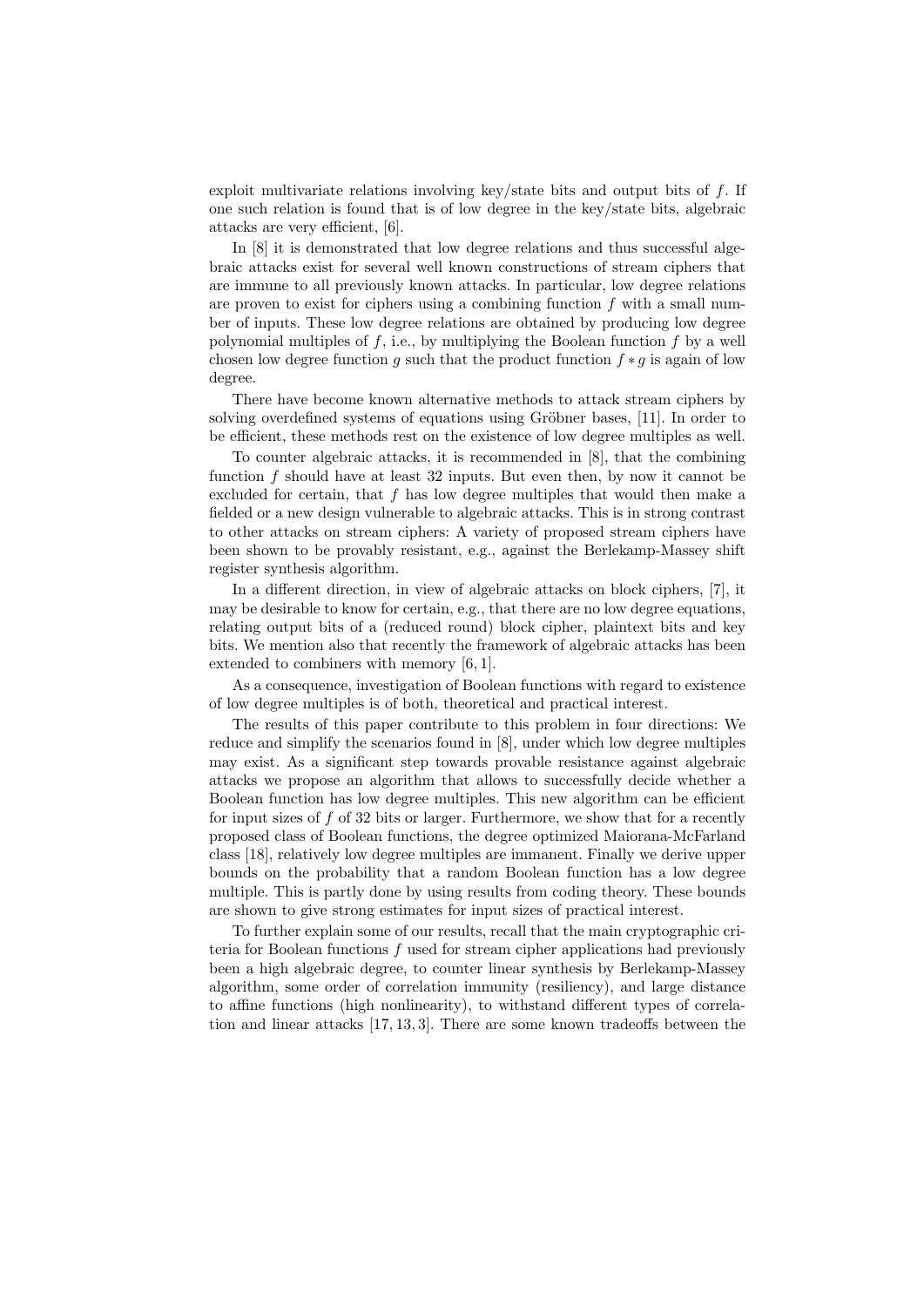criteria, e.g., there is the bound by Siegenthaler [19], that the algebraic degree of f is upper bounded by  $n - t - 1$ , where n is the number of inputs of f and  $t < n - 1$  is its order of resiliency.

The more recent algebraic attacks impose a new restriction on the combining function f chosen: f shouldn't have low degree multiples. In  $[8]$ , essentially three different scenarios are described which lead to low degree multiples of a Boolean function which can be exploited in algebraic attacks. We show that these scenarios can be reduced to two, to be treated differently in algebraic attacks. This simplified description of scenarios leads to a precise measure of algebraic immunity of a Boolean function f: The algebraic immunity  $AI(f)$  is the minimum value of d such that f or  $f+1$  admits an annihilating function of degree d. Recall that an annihilator of f is a non-zero function g such that  $f * g = 0$ .

The new criterion that  $f$  shouldn't have a low algebraic immunity, may be in conflict with some established criteria. This is exemplified for the Maiorana-McFarland class. These functions can have high resiliency, high nonlinearity, and optimum algebraic degree [10, 2, 4, 18]. Nevertheless it is shown in this paper that such functions can have relatively low algebraic immunity (Example 1). This is done by deriving a useful representation for the complete set of annihilators for a given function  $f$ . Any annihilator can be viewed as a concatenation of annihilators from some smaller variable space. This method when applied to a function in the standard Maiorana-McFarland class [10, 2] only yields annihilators of degree larger than the degree of the function itself. However, this method may be successfully applied to the degree optimized Maiorana-McFarland class [18], showing that relatively low degree annihilators are immanent for this class.

In the design of stream ciphers, this property needs to be avoided. Therefore, it is desirable to have an efficient algorithm for deciding whether a given Boolean function has no low degree annihilator. Such an algorithm is derived in this paper (Algorithm 2). A refined version allows to decide whether a Boolean function with *n* inputs has no annihilator of degree  $d$  at most 5, in about  $\binom{n}{d-1}^3$ operations, which e.g. for  $n = 32$  is certainly feasible. If for a stream cipher a degree d annihilator with  $d = 4$  (say) of its combining function f (or  $f + 1$ ) is found by our algorithm, we can break this cipher. On the other hand, if f and  $f + 1$  are shown to have no annihilator of degree  $d \leq 5$ , this cipher has some amount of immunity against algebraic attacks, as for  $d = 6$  and for a size of the initial state of 128 bits, the computational complexity of the basic algebraic attack in  $[8]$  is already about  $2^{96}$ .

The paper is organized as follows. In Section 2 the basic definitions and notions regarding Boolean functions are introduced. Section 3 recalls and simplifies the various scenarios of algebraic attacks. Algebraic properties of annihilators for an arbitrary function  $f$  are addressed in Section 4, where an alternative representation of annihilators is given which is useful for the analysis of some well known classes of Boolean functions. Section 5 deals with the fundamental problem of efficiently deciding whether the combining function in a stream cipher has annihilators of low degrees. In Section 6 we estimate an upper bound on the probability that a random function has annihilators of certain degree.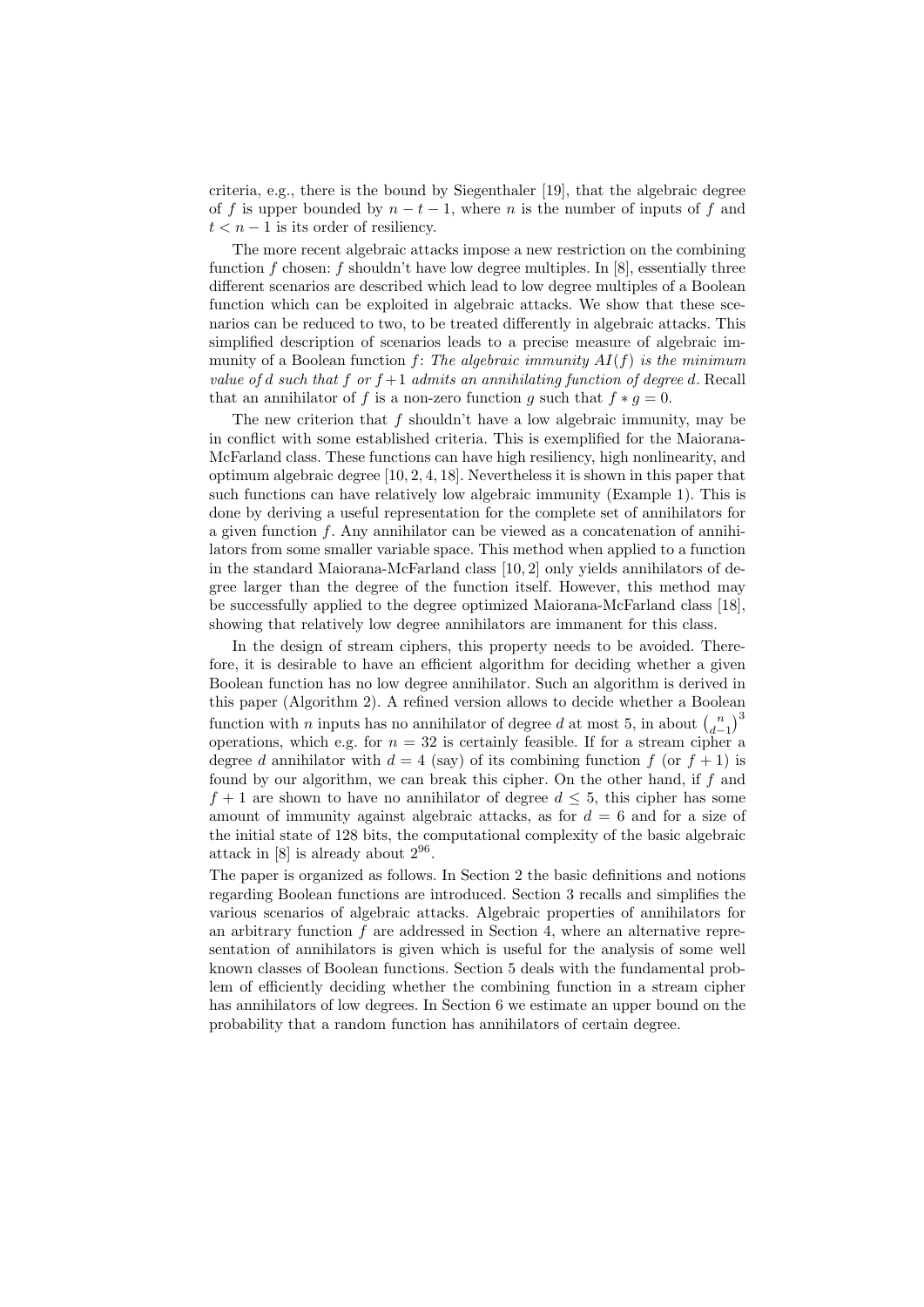#### 2 Preliminaries

is

A Boolean function on *n* variables may be viewed as a mapping from  $\{0,1\}^n$ into  $\{0, 1\}$ . A Boolean function  $f(x_1, \ldots, x_n)$  is also interpreted as the output column of its *truth table f*, i.e., a binary string of length  $2^n$ ,

$$
\overline{f} = [f(0,0,\dots,0), f(1,0,\dots,0), f(0,1,\dots,0), \dots, f(1,1,\dots,1)].
$$

The Hamming distance between n-variable functions  $f, g$ , denoted by  $d(f, g)$ ,

$$
d(f,g) = \#\{x \in \mathbb{F}_2^n \mid f(x) \neq g(x)\}.
$$

Also the *Hamming weight* or simply the weight of  $f$  is the number of ones in  $\overline{f}$ . This is denoted by  $wt(f)$ . An *n*-variable function f is said to be *balanced* if its output column in the truth table contains equal number of 0's and 1's (i.e.,  $wt(f) = 2^{n-1}.$ 

The Galois field of order  $2^n$  will be denoted by  $\mathbb{F}_{2^n}$  and the corresponding vector space by  $\mathbb{F}_2^n$ . Addition operator over  $\mathbb{F}_2$  is denoted by  $\oplus$ , and if no confusion is to arise we use the usual addition operator  $+$ . An *n*-variable Boolean function  $f(x_1, \ldots, x_n)$  can be considered to be a multivariate polynomial over  $\mathbb{F}_2$ . This polynomial can be expressed as a sum of products representation of all distinct r-th order products  $(0 \le r \le n)$  of the variables. More precisely,  $f(x_1, \ldots, x_n)$  can be written as

$$
f(x_1,...,x_n) = \sum_{u \in \mathbb{F}_2^n} \lambda_u \left( \prod_{i=1}^n x_i^{u_i} \right) , \quad \lambda_u \in \mathbb{F}_2 , u = (u_1,...,u_n). \tag{1}
$$

This representation of f is called the *algebraic normal form*  $(ANF)$  of f. The algebraic degree of f, denoted by  $deg(f)$  or sometimes simply d, is the maximal value of the Hamming weight of u such that  $\lambda_u \neq 0$ . There is a one-to-one correspondence between the truth table and the ANF via so called inversion formulae. The set of x values for which  $f(x) = 1$  respectively  $f(x) = 0$  is called the on-set respectively the off-set, denoted by  $S_1(f)$  and  $S_0(f)$ . The ANF of f is fully specified by its on-set using the following expansion,

$$
f(x_1,...,x_n) = \sum_{\tau \in S_1(f)} \left( \prod_{i=1}^n (x_i + \tau_i + 1) \right), \ \ \tau = (\tau_1,...,\tau_n). \tag{2}
$$

The set of all Boolean functions in n variables is denoted by  $\mathcal{R}_n$ . For any  $0 \leq b \leq n$  an *n*-variable function is called non degenerate on b variables if its ANF contains exactly b distinct input variables. Functions of degree at most one are called affine functions. An affine function with constant term equal to zero is called a *linear* function. The set of all *n*-variable affine (respectively linear) functions is denoted by  $\mathcal{A}_n$  (respectively  $\mathcal{L}_n$ ). The *concatenation*, denoted by "||" simply means that the truth tables of the functions are merged. For instance, for  $f_1, f_2 \in \mathcal{R}_{n-1}$  one may construct  $\overline{f} = \overline{f_1} \mid \overline{f_2}$  (where  $f \in \mathcal{R}_n$ ), meaning that the upper half part of the truth table of  $f$  correspond to  $f_1$  and the lower part to  $f_2$ . The ANF of f is then given by  $f(x_1, ..., x_n) = (1 + x_n) f_1(x_1, ..., x_{n-1}) +$  $x_n f_2(x_1, \ldots, x_{n-1}).$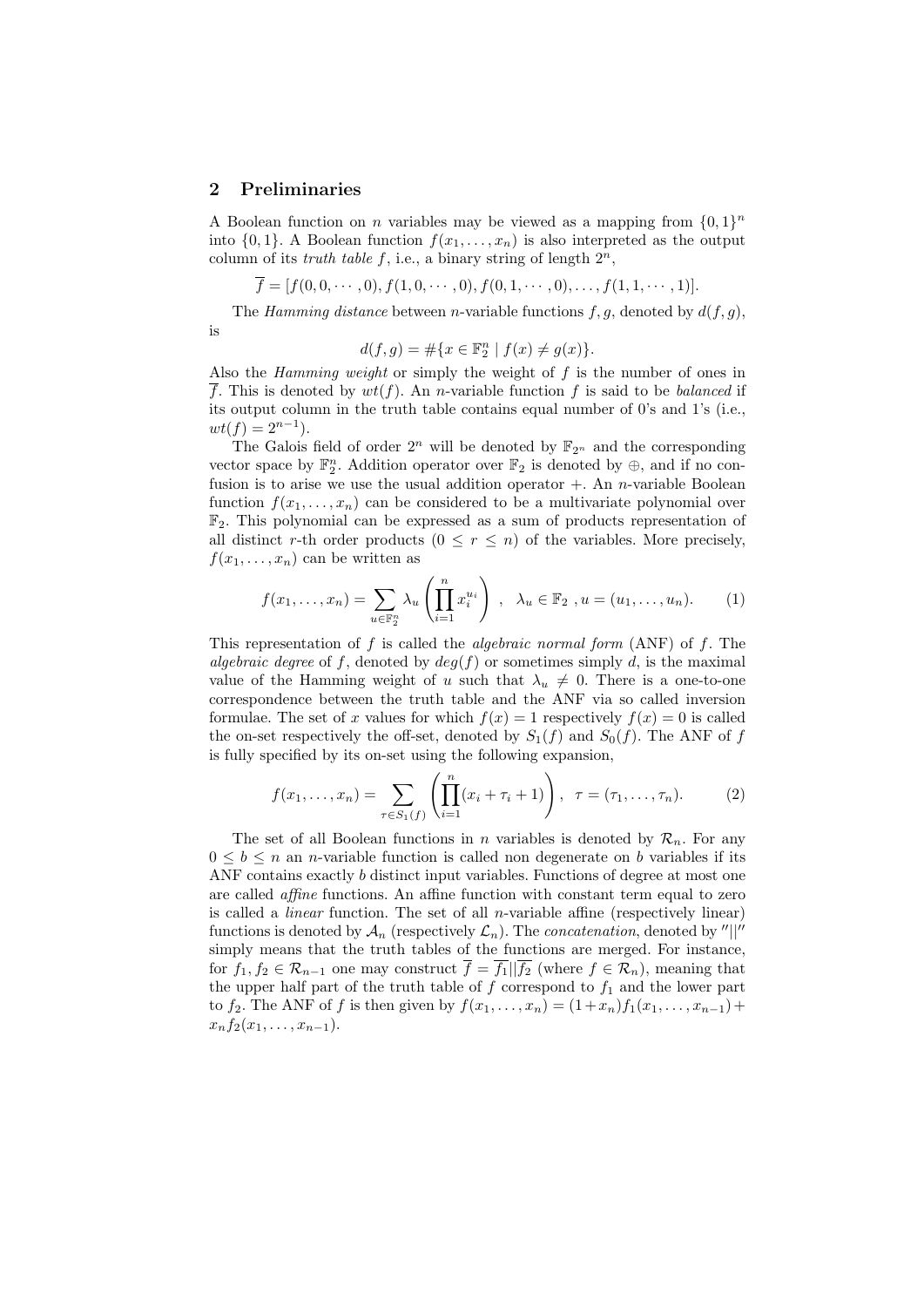#### 3 Algebraic attacks: Scenarios revisited

In [8], three different scenarios (S3a, S3b, S3c) are described under which low degree relations (that hold with probability 1) may exist and how they can be exploited in algebraic attacks. The aim of this section is to show that these can be reduced to essentially two scenarios, and to clarify how to use them in an attack.

To recall the scenarios in  $[8]$ , let the Boolean function  $f$  have high degree.

- S3a Assume that there exists a function  $g$  of low degree such that the product function is of low degree, *i.e.*,  $f * g = h$ , where h is a nonzero function of low degree.
- S3b Assume there exists a function g of low degree such that  $f * g = 0$ .
- S3c Assume there exists a function q of high degree such that  $f * q = h$  where h is nonzero and of low degree.

Consider scenario S3c. Then  $f*g = h \neq 0$ . Multiply this equation by f. As  $f^2 = f$ does hold over  $\mathbb{F}_2$ , we get  $f^2 * g = f * h = f * g = h$ . Hence  $f * h = h$ . As h is of low degree, we are in scenario S3a. Therefore, scenario S3c is redundant. Further, one might consider another scenario (not contained in [8]): Factorizations of the form  $f = g * h$ , where g and/or h are of low degree. However,  $g * (1 + g) = 0$ over  $\mathbb{F}_2$ . Hence by multiplying  $f = g * h$  by  $1 + g$ , we get  $f * (1 + g) = 0$ , i.e., we are back in scenario S3b. These considerations suggest that in algebraic attacks one can always restrict to scenarios S3a and S3b. There is an interesting relation between the two:

**Proposition 1** Assume that  $f * g = h \neq 0$ , does hold for some functions g and h of degrees at most d (scenario S3a). Suppose in addition that  $g \neq h$ . Then there is a function g' of degree at most d such that  $f * g' = 0$  (scenario S3b).

*Proof.* As above, we have  $f^2 * g = f * g = f * h = h$ . Hence  $f * (g + h) = 0$ .

The argument just given shows that we can reduce ourselves to scenario S3a in case where  $q = h$ , and scenario S3b. However, S3a with  $q = h$  is equivalent to scenario S3b for the function  $f + 1$ .

The existence of algebraic attacks will impose that neither f nor  $f + 1$  does admit an annihilating function of low degree. This motivates the notion "algebraic immunity" of f, denoted by  $AI(f)$ , which is the minimum value of d such that f or  $f + 1$  admits an annihilating function of degree d.

In [8], low degree relations according to scenarios S3a or S3b are proven to exist for any Boolean function  $f$  with a small number of inputs:

**Theorem 6.0.1** [8,9] Let f be any Boolean function with n inputs. Then there is a Boolean function  $g \neq 0$  of degree at most  $\lceil n/2 \rceil$  such that  $f * g$  is of degree at most  $\lceil n/2 \rceil$ .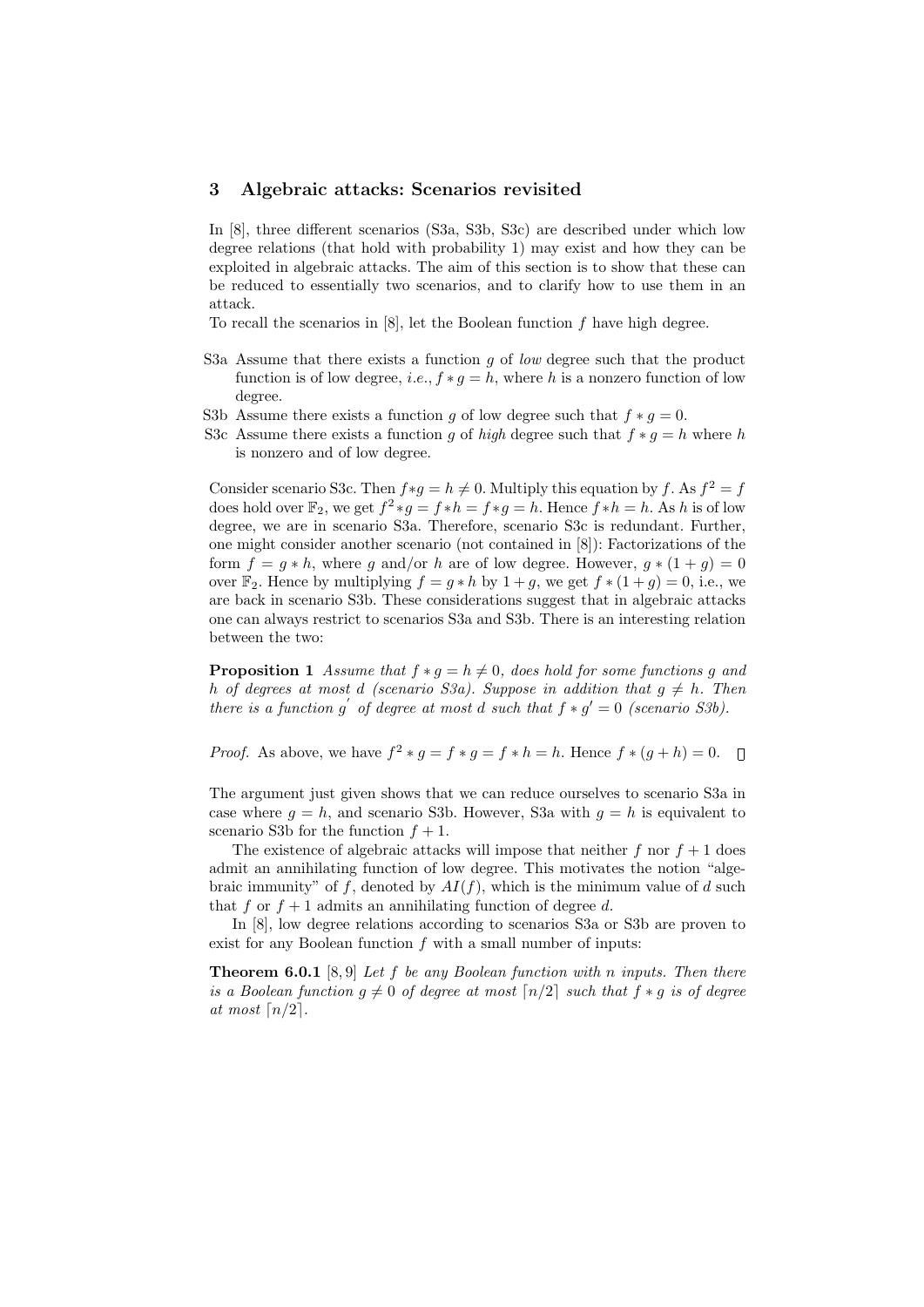**Remark 1** Without restricting the form of the function, the upper bound given above cannot be improved for the case of annihilators, i.e.  $f * g = 0$ . For instance one example of a function not admitting annihilators of degree lower than  $n/2$ is given in [11]. Namely the function in 6 variables, denoted there CanFil 8, has annihilators of degree  $d > 3$  only. Moreover, [9, Table 3] gives experimental evidence that a random function with 10 variables is not likely to have an annhilator of degree lower than 5.

To exploit low degree relations as in scenarios S3a and S3b, assume that  $N_d$ linearly independent functions h with  $f * g = h$  have been found, where h and g have low degree d. Similarly, assume that  $N_d$  linearly independent functions g of low degree d have been found such that  $f * g = 0$ .

In an algebraic attack on an LFSR-based stream cipher, it is assumed that the feedback connections are known. Let  $(s_0, ..., s_{k-1})$  be the initial state of the driving LFSR's. Then the output of the cipher is given by:

$$
\begin{cases}\nb_0 = f(s_0, ..., s_{k-1}) \\
b_1 = f(L(s_0, ..., s_{k-1})) \\
b_2 = f(L^2(s_0, ..., s_{k-1})) \\
\dots = \dots\n\end{cases}
$$

Here L denotes the linear update function to the next state of the LFSR's involved. The problem is to recover the k-bit key  $(s_0, ..., s_{k-1})$ . Let x equal  $L^i(s_0, ..., s_{k-1}).$ 

If the output bit  $b_i = 1$ , we use scenario S3b, i.e.,  $f * g = 0$ , and get an equation  $g(x) = 0$ . Alternatively, we can use scenario S3a,  $f * g = h$ , and take  $q(x) = h(x)$ . However, either  $q = h$ , which gives nothing, or  $q \neq h$ , which gives  $q + h = 0$ , i.e. we are back in scenario S3b.

If  $b_i = 0$ , use scenario S3a:  $h(x) = 0$ . Hence for any known output bit  $b_i$  we get  $N_d$  equations, if  $b_i = 0$ , and  $N_d$  equations, if  $b_i = 1$ .

If we get at least one such equation for each of sufficiently many output bits, we obtain a very overdefined system of multivariate equations of low degree  $d$ , that can be solved efficiently: There are about  $T \approx \binom{n}{d}$  monomials of degree at most d in the k variables  $s_i$ ,  $i = 0, \ldots, k - 1$  (assuming  $d \ll n/2$ ). Consider each of these monomials as a new variable  $V_j$ . Given  $R \geq \binom{n}{d}$  equations, we get a system of  $R \geq T$  linear equations in the  $V_j$ 's that can be solved by Gaussian elimination. If more than one equation holds per output bit, the output stream needed reduces accordingly.

#### 4 Properties of the annihilator set

As set out in the introductory part, in the realm of algebraic attacks there is one major concern: Given a Boolean function  $f$  used in a stream cipher, the task is to determine whether this function has low algebraic immunity, i.e., whether f or  $f + 1$  has a low degree annihilator. In this section we specify the structure of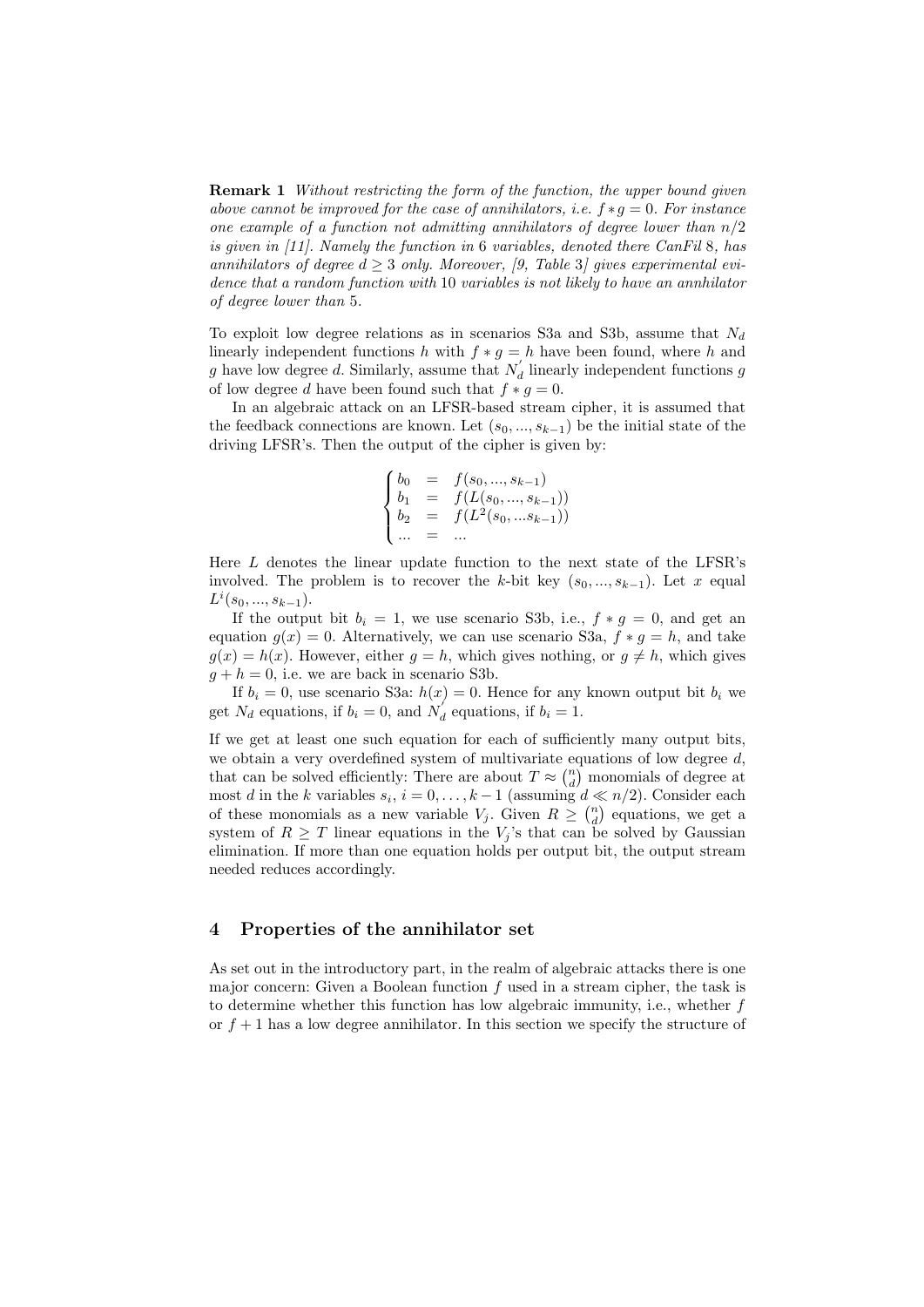the set of annihilators for a given  $f$ , and also give an alternative representation of their ANF. Let  $An(f) = \{g \mid f * g = 0\}$  denotes the annihilator set for the function f in the Boolean ring  $\mathcal{R}_n = \mathbb{F}_2[x_1, \ldots, x_n]/I$ , I being an ideal generated by the polynomials  $x_i^2 - x_i$ ,  $i = 1, ..., n$ . Since in this ring  $f(1 + f) = 0$  for any  $f \in \mathcal{R}_n$  the set  $An(f)$  is nonempty.

**Theorem 1.** Let f be any Boolean function in  $\mathcal{R}_n$ . Then An(f) is a principal ideal in  $\mathcal{R}_n$  generated by  $(1 + f)$ , i.e.  $An(f) = \{(1 + f)r \mid r \in \mathcal{R}_n\} = 1 + f >$ . Its cardinality equals to  $|An(f)| = 2^{2^n - |S_1(f)|}$ . In particular when f is balanced  $|An(f)| = 2^{2^{n-1}}$ .

*Proof.* In order to show that  $An(f)$  is a principal ideal in the Boolean ring  $\mathcal{R}_n$ generated by  $(1 + f)$ , we prove firstly that  $An(f)$  is a subring of  $\mathcal{R}_n$ , then an ideal which is principal.

To prove that  $An(f)$  is a subring of  $\mathcal{R}_n$  it is enough to demonstrate that  $An(f)$  is closed under the operations '+' and '\*'. Clearly  $An(f)$  is nonempty since  $(1 + f) \in An(f)$ . Let  $g, h \in An(f)$ . Then  $f * (g + h) = f * g + f * h = 0$ , and  $f * (g * h) = (f * g) * h = 0$ . Hence  $An(f)$  is closed under '+' and '\*' and therefore a subring of  $\mathcal{R}_n$ .

Obviously for any  $r \in \mathcal{R}_n$ ,  $g \in An(f)$ , we have  $r * g \in An(f)$ . Thus  $An(f)$ is an ideal. Let us prove that  $An(f)$  is a principal ideal. For if  $h \in An(f)$  and  $h \notin \left\{1 + f\right\}$ , then  $f * h = 0$  implying  $h * (1 + f) = h$ , so  $h \in \left\{1 + f\right\}$ .

Next we prove the assertion on the cardinality of  $An(f)$ . Note that the condition  $f(x) * g(x) = 0$  implies that

$$
f(x) = 1 \Rightarrow g(x) = 0 \quad \forall x \in \mathbb{F}_2^n.
$$

Then at any position  $\tau \in \mathbb{F}_2^n$  for which  $f(\tau) = 0$ ,  $g(\tau)$  may be selected arbitrary, i.e. there are  $2^{2^n - |S_1(f)|}$  possibilities for g. Hence  $|An(f)| = 2^{2^n - |S_1(f)|}$ . In particular if f is balanced then  $|An(f)| = 2^{2^{n-1}}$ .  $\hfill\Box$ 

Henceforth we restrict our discussion to balanced functions having much wider cryptographic applications (at least in the case of stream ciphers). For a balanced function f the quotient ring  $\mathcal{R}_n/An(f)$  has  $2^{2^{n-1}}$  elements. As noticed, there is a strong symmetry between the two different attacks based on the annihilators  $f * g = 0$  and the multiples of low degree  $f * r = h$ . Indeed, the cardinality of nonzero annihilators  $\#\{An(f) \setminus 0\} = 2^{2^{n-1}} - 1$  is the same as the number of distinct h when considering  $f * r = h$ . This is confirmed by noting that any function r in the coset  $a + An(f)$  gives  $f * r = f * a = h$ , and there are  $2^{2^{n-1}} - 1$ such cosets for  $a \neq 0$ . In other words, finding low degree annihilators is equivalent to designing a low degree function q defined on some subset of  $S_0(f)$ . Similarly, as any g defined on the subset of  $S_0(f)$  gives  $f * g = 0$ , the existence of low degree multiples of the form  $f * r = h$  may always be viewed as design of the low degree h on the subset of  $S_1(f)$  due to the deccomposition of the form  $r = q + h$ . We attempt to deduce some properties of the cosets of  $An(f)$  regarding its minimum degree.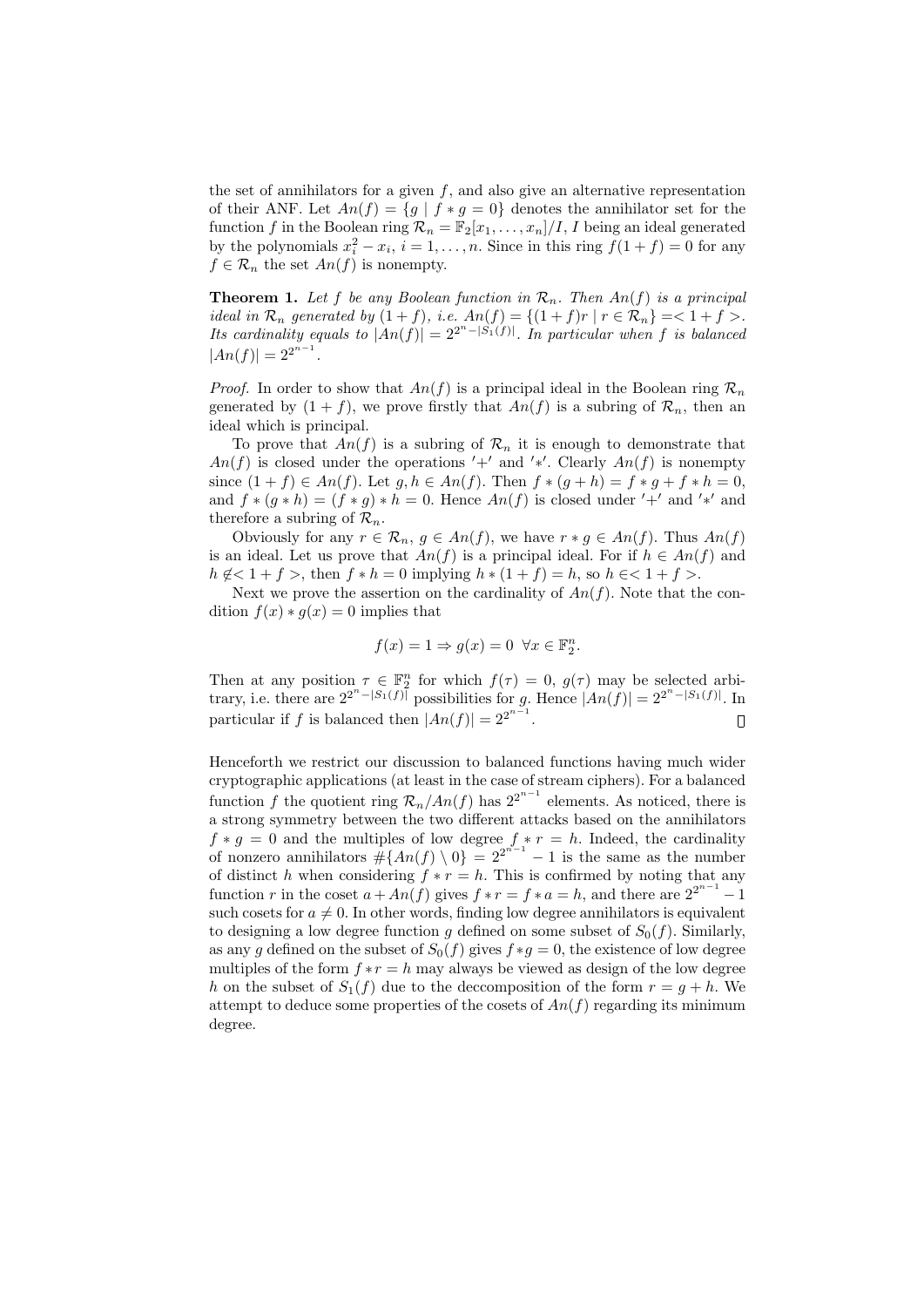**Proposition 2** Let  $f \in \mathcal{R}_n$  be a nonaffine balanced function. Then  $An(f)$  contains exactly one balanced function, namely the function  $1 + f$ . In particular, there are no nonzero affine functions in  $An(f)$ .

*Proof.* In order that  $f * g = 0$  the function g must satisfy  $g(x) = 0$  whenever  $f(x) = 1$ . Since f is balanced  $S_0(g) \ge 2^{n-1}$ . Then if g is to be balanced it must be that  $q = 1 + f$ . In particular, since any affine function is balanced and  $1 + f$ is nonlinear by assumption, there are no nonzero affine functions in  $An(f)$ .

Corollary 1 There is exactly one nonzero annihilator of degree one for any affine function  $a \in A_n$  given by  $(1 + a)$ .

*Proof.* Since a is affine the only balanced annihilator is of the form  $1 + a$  which is an affine function.  $\Box$ 

#### 4.1 Concatenating annihilators with application to Maiorana-McFarland class

We know that  $M = \{1, x_1, \ldots, x_n, x_1x_2, \ldots, x_{n-1}x_n, \ldots, x_1x_2 \cdots x_n\}$ , the set of  $2^n$  monomials, constitutes the basis of  $\mathcal{R}_n$  which we call the *monomial basis*. An alternative basis may be derived by considering all the products of the form  $\prod_{i=1}^{n} (x_i + \tau_i + 1)$  when  $\tau$  runs through  $\mathbb{F}_2^n$ <br> $\prod_{i=1}^{n} (x_i + \tau_i + 1)$  specifies the function defined  $\prod_{i=1}^{n}(x_i + \tau_i + 1)$  when  $\tau$  runs through  $\mathbb{F}_2^n$ . It is clear that any such product  $\prod_{i=1}^{n}(x_i + \tau_i + 1)$  specifies the function defined to be nonzero exactly for  $x = \tau$  and zero otherwise. Hence the set  $E_n = \{\prod_{i=1}^n (x_i + \tau_i + 1) \mid \tau \in \mathbb{F}_2^n\}$  constitutes the basis of  $\mathcal{R}_n$  which will be called *polynomial basis*. In fact distinct basis elements are orthogonal to each other, that is  $e * e' = 0$  for  $e \neq e' \in E_n$  with exception that for any  $e \in E_n$  we have  $e * e = e$  which is in accordance to the property that any element in the Boolean ring  $\mathcal{R}_n$  is idempotent.

An important application of these ideas is a general result on the set of annihilators.

**Theorem 2.** Let f be a balanced Boolean function in  $\mathcal{R}_n$ . In general, for a positive integer m,  $1 \le m \le n-1$ , write f as

$$
f(y,x) = \bigoplus_{\tau \in \mathbb{F}_2^{n-m}} \big( \prod_{i=1}^{n-m} (y_i + \tau_i + 1) \big) r_{\tau}(x),
$$

for  $(y, x) \in \mathbb{F}_2^{n-m} \times \mathbb{F}_2^m$ , and not necessarily distinct functions  $r_{\tau}$  in  $\mathcal{R}_m$ . Then any annihilator of f can be written in the form,

$$
g(y,x) = \bigoplus_{\tau \in \mathbb{F}_2^{n-m}} \left( \prod_{i=1}^{n-m} (y_i + \tau_i + 1) \right) g_\tau(x), \tag{3}
$$

where  $g_{\tau}$  is any annihilator of  $r_{\tau}$ .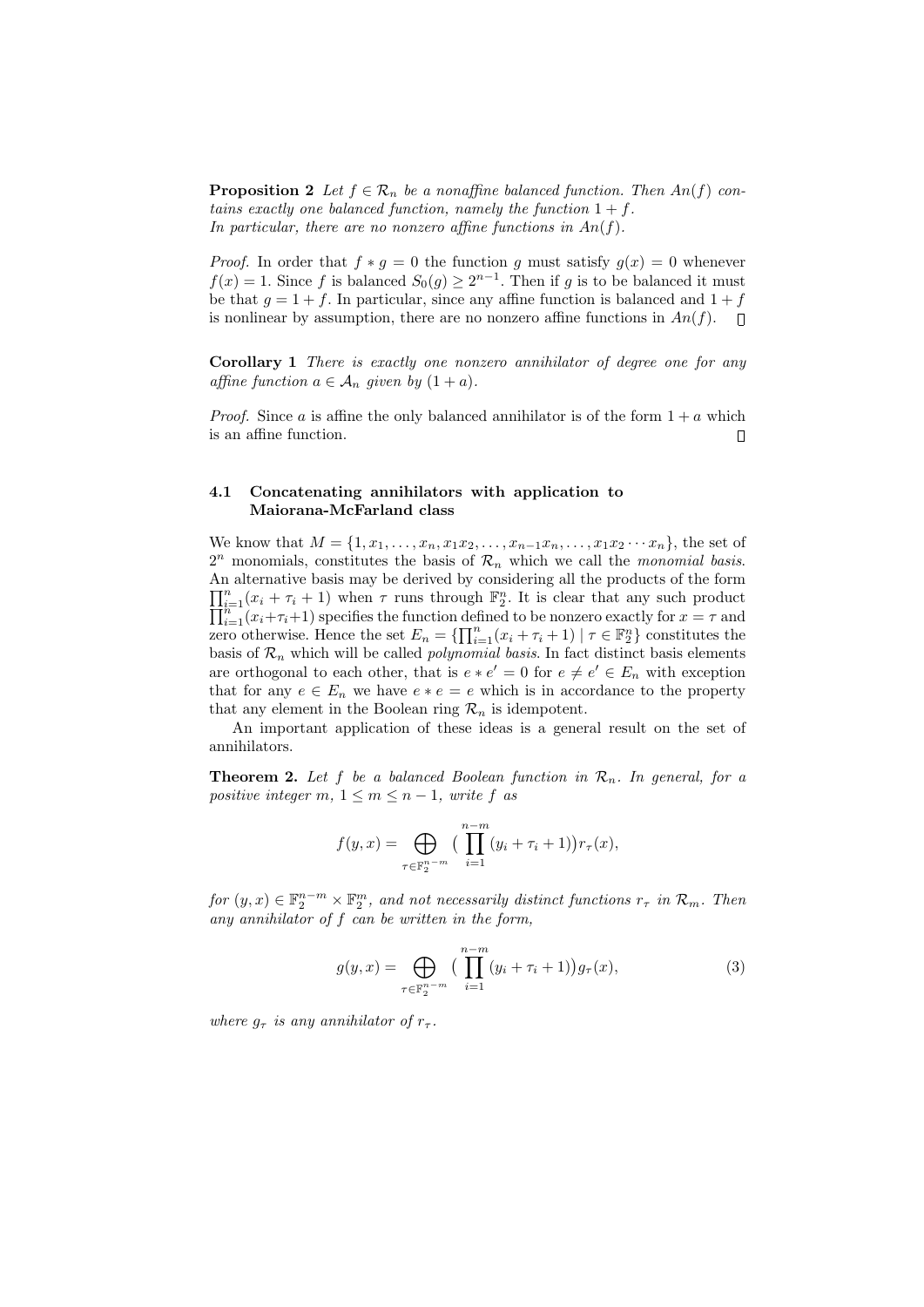*Proof.* Due to the orthogonality of distinct products  $\prod_{i=1}^{n-m} (y_i + \tau_i + 1)$  and the fact that  $g_{\tau}$  is annihilator of  $r_{\tau}$  for any  $\tau \in \mathbb{F}_2^{n-m}$ , it is easily verified that  $fg = 0$ . By Theorem 1 for a function  $r_{\tau} \in \mathcal{R}_m$  there are  $2^{2^m - S_1(r_{\tau})}$  distinct annihilators. Let  $G = \{g \mid g_{\tau} \in A(r_{\tau}), \tau \in \mathbb{F}_2^{n-m}\}\$  and denote by  $r_0, \ldots, r_{2^{n-m}-1}\}$ the subfunctions of f when  $\tau$  runs through  $\mathbb{F}_2^{n-m}$ . Then,

$$
|G| = 2^{2^m - |S_1(r_0)|} \dots 2^{2^m - |S_1(r_{2^{n-m}-1})|} = 2^{2^{n-m} \cdot 2^m - \sum_{i=0}^{2^{n-m}-1} |S_1(r_i)|} = 2^{2^{n-1}},
$$

which is in accordance with Theorem 1, that is  $|G| = |An(f)|$ . It is obvious that the functions in  $G$  are two-by-two distinct, hence all annihilators are in  $G$ .  $\Box$ 

This approach is a very efficient method for annihilating the functions which have a subfunction of low degree on some  $(n - m)$ -dimensional flat.

Example 1 The functions in the standard Maiorana-McFarland class may be viewed as a concatenation of affine functions from some smaller variable space. That is  $f(y,x) = \bigoplus_{\tau \in \mathbb{F}_2^{n-m}} \left( \prod_{i=1}^{n-m} (y_i + \tau_i + 1) \right) a_{\tau}(x)$ , where  $a_{\tau}(x) \in \mathcal{A}_m$  are affine functions in m variables for all  $\tau$ . Then the annihilators of degree n-m+1 are for instance obtained by choosing  $g_{\tau^c}(x) = 1 + a_{\tau^c}(x)$  in (3) for a fixed  $\tau^c \in \mathbb{F}_2^{n-m}$  and otherwise  $g_{\tau}(x) = 0$ . But the degree of such an annihilator is  $n-m+1$  which equals to the maximum degree of the Maiorana-McFarland class of functions and therefore not of practical use.  $\Box$ 

The result above is more successfully applied to the degree optimized Maiorana-McFarland class that has been introduced in [18]. Here some affine functions in  $\mathcal{A}_m$  (at least one) are replaced by suitably chosen nonlinear function(s)  $h_i$ of degree  $m - t - 1$ , t being the order of resiliency. Then the degree of f is optimized, i.e.  $deg(f) = n - t - 1$ . Still, multiplying this function by  $g(y, x) =$  $(\prod_{i=1}^{n-m} (y_i + \tau_i + 1))(1 + a_{\tau}(x))$  (for  $\tau \in \mathbb{F}_2^{n-m}$  chosen such that f is affine on that m-dimensional flat) the degree of f is decreased from  $n-t-1$  to  $n-m+1$ . As  $m > n/2$  when  $t > 0$  for this class, in many cases one obtains annihilators of degree  $\langle n/2.$ 

#### 5 How to decide the (non-) existence of annihilators

In this section we derive an efficient algorithm to decide whether a given boolean function f in n variables  $x = (x_1, ..., x_n)$  has low algebraic immunity, i.e., whether f or  $f+1$  has an an annihilator of low degree. From ([9], proof of Theorem C.0.1) one deduces the following algorithm for determining annihilating functions for f, i.e., functions g such that  $f(x) * g(x) = 0$  for all x:

A necessary and sufficient condition for  $f * g = 0$  is that the function g vanishes for all arguments x for which  $f(x) = 1$ . The algebraic normal form ANF of a function  $g$  in  $n$  variables of degree  $d$  is a sum of a constant and monomials  $a_{i_1,i_2,...,i_m}x^{i_1}x^{i_2}\cdots x^{i_m}$ ,  $1 \leq m \leq d$ , determined by its coefficients  $a_{i_1,i_2,...,i_m}$ , whose number equals to  $\sum_{i=0}^{d} {n \choose i}$ . In some complexity estimates, we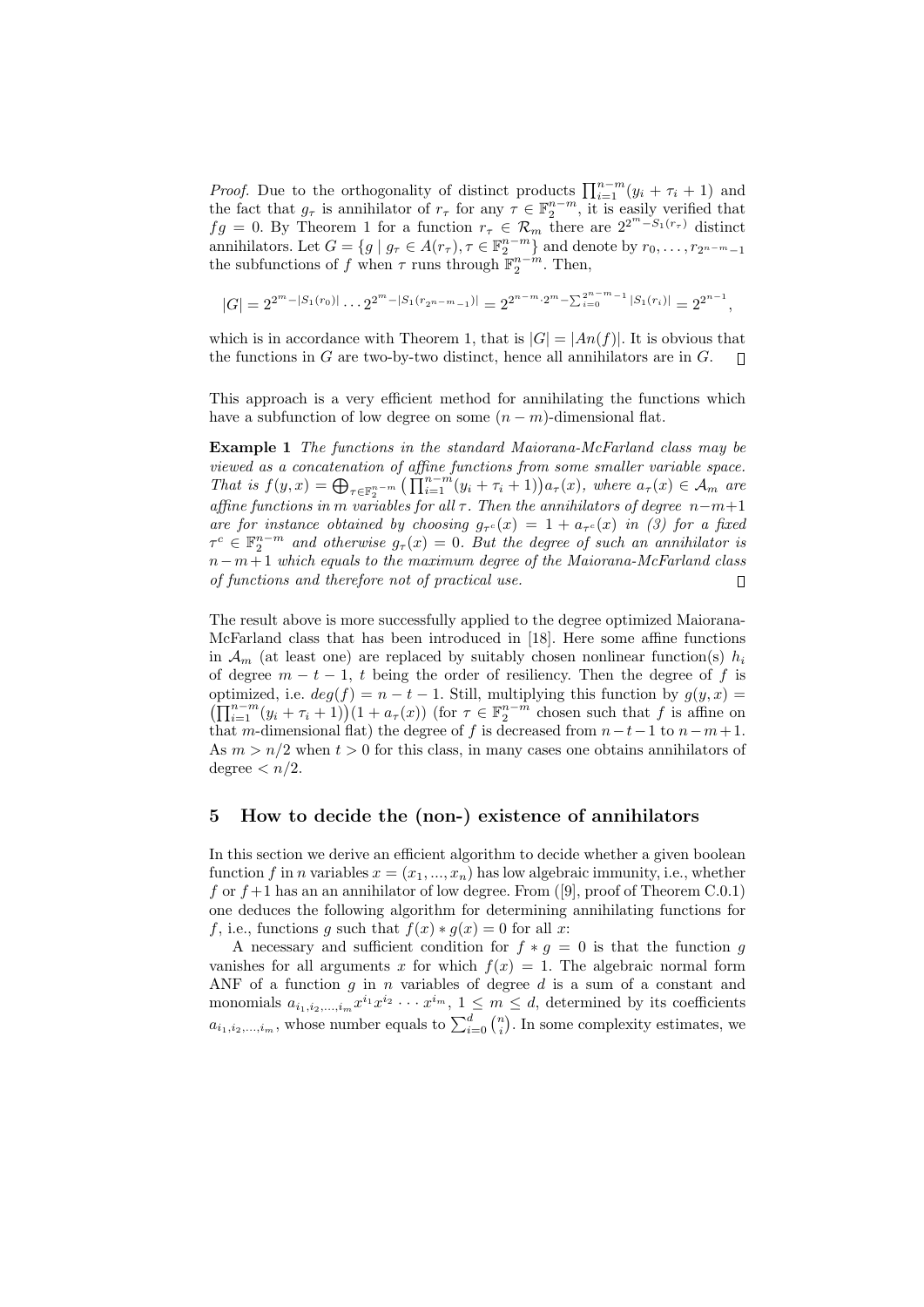approximate this number by the summand  $\binom{n}{d}$ , which is dominant for  $d < n/2$ . In order to determine the unknown coefficients of an annihilating function  $g$ , substitute all arguments x in  $g(x)$  with  $f(x) = 1$ . For balanced f these are  $2^{n-1}$ arguments. We thus get  $2^{n-1}$  linear equations for the coefficients of g, which can be solved by Gaussian elimination. This method immediately allows to decide whether there is an annihilator  $q$  of degree at most  $d$ , and if so, to determine a set of linearly independent annihilators (of degree at most d). In view of Theorem C.0.1 in [9] we assume  $d \leq \lceil n/2 \rceil$ .

#### Algorithm 1

- 1. Substitute all N arguments x with  $f(x) = 1$  in the ANF of a general boolean function  $g(x)$  of degree d. This gives a system of N linear equations for the coefficients of  $q(x)$ .
- 2. Solve this linear system.
- 3. If there is no (nontrivial) solution, output no annihilator of degree  $d$ , else determine sets of coefficients for linearly independent annihilators.

For n not much larger than about 10, solving this system of linear equations is quite easy. However, in [12] it is recommended that the combining function f in a stream cipher should have more than 10 (e.g. 32) arguments, to prevent algebraic attacks.

For such numbers of inputs, Algorithm 1 becomes infeasible, as the number of equations is on the order of  $2^{n-1}$ , and the complexity of Gaussian elimination already for  $n = 20$  inputs is about  $2^{57}$ . In [11] there are given two alternative algorithms for determining low degree annihilators and low degree multiples of functions, both of which are based on Gröbner bases. The examples of functions given in [11] have at most  $n = 10$  variables. No complexity estimates are given in [11] for determining the necessary Gröbner bases for general  $n$ , however it seems that these methods become infeasible as well for larger numbers of variables.

Here we propose an accelerated method for deciding whether a Boolean function has an annihilator of low degree d. As in Algorithm 1, let the (candidate) annihilators  $g$  of degree  $d$  of  $f$  be described as ANF with unknown coefficients.

We assume that  $f$  behaves roughly like a random function, i.e., the coefficients in the ANF of  $f$  are roughly chosen at random. If this is not the case, e.g., if the nonzero coefficients are sparse, the algorithm may be adapted to be even more efficient. (However, for cipher design, we do not advocate sparse functions.) Suppose  $f$  is (close to) balanced. Then the number of arguments  $x$  with weight  $w \leq d$  and  $f(x) = 1$  is about half the number of coefficients of  $q(x)$ .

The idea is to exploit some specific structure of the system of equations occurring in Algorithm 1. To see this, start with arguments  $x$  with Hamming weight  $w = 1$ . Suppose the only value 1 in x is at position i. Then substituting this x in  $g(x) = 0$  gives  $a_i + a_0 = 0$ . Thus  $a_i = a_0$ . There are about  $n/2$ arguments x of weight 1 with  $f(x) = 1$ . Assume  $d \geq 2$ . Consider all arguments x of weight 2 with  $f(x) = 1$ , and with value 1 in positions i and j. Then one gets  $a_{ij} + a_i + a_j + a_0 = 0$ . Hence  $a_{ij}$  for these indices can be expressed by coefficients of monomials of degrees  $0$  and  $1$ . In general, for any argument  $x$  of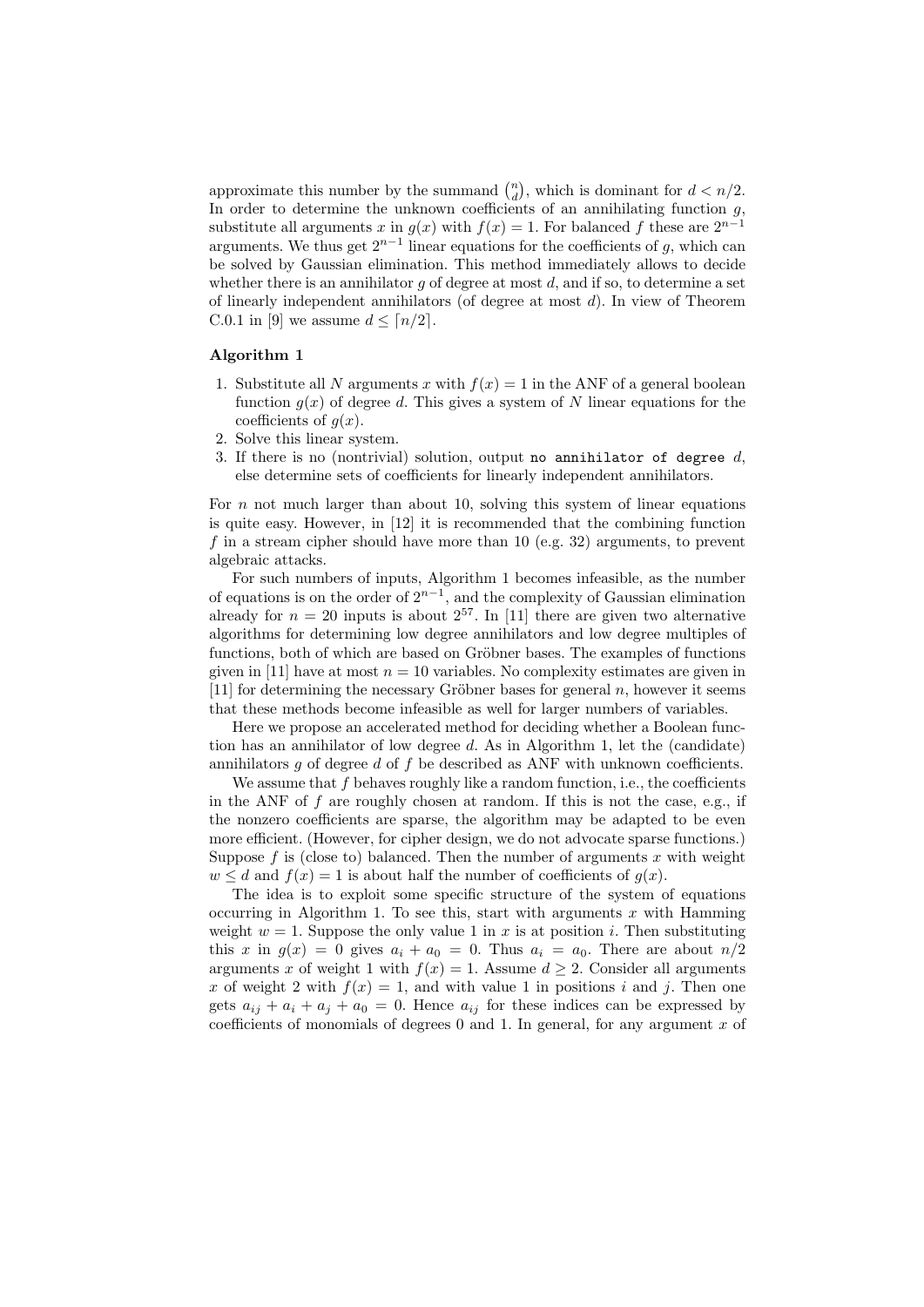weight w,  $1 \leq w \leq d$ , the resulting linear equation in the coefficients of  $g(x)$ has a similar structure: There is exactly one coefficient of a monomial of degree  $w$ , (we term this a *coefficient of weight*  $w$ ) which can immediately be expressed by coefficients of lower weight. By iterating this process for increasing weight w, until  $w = d$ , we can eliminate roughly half of the coefficients in  $q(x)$  almost for free. We describe a basic version of an algorithm which for low degree d will later be considerably improved.

#### Algorithm 2

- 1. Let weight  $w=1$ .
- 2. For all x of weight w with  $f(x) = 1$  substitute x in  $g(x) = 0$  to derive a linear equation in the coefficients of  $g$ , with a single coefficient of weight  $w$ . Use this equation to express this coefficient iteratively by coefficients of lower weight.
- 3. If  $w < d$ , increment w by 1 and go to step 2.
- 4. Choose random arguments x of arbitrary weight such that  $f(x) = 1$  and substitute in  $g(x) = 0$ , until there are the same number of equations as unknowns.
- 5. Solve the linear system. If there is no solution, output no annihilator of degree  $d$ .

Algorithm 2 is aimed at showing that  $f$  has no annihilator of given degree  $d$ . However, if the system turns out to be solvable, one may try another set of arguments  $x$  in step 5. If the new system is again solvable, one checks whether the solutions found are consistent. In case the number of variables  $n$  of  $f$  is not too large, one may directly verify whether one has found an annihilator, by formally expanding  $f(x) * g(x)$  and by checking whether the result is identically 0.

We estimate the computational and data complexity of Algorithm 2. The expressions of those coefficients that in step 2 have been replaced by linear combinations of coefficients of lower weight, need to be memorized for step 4. As the number of coefficients involved in these expressions is of order  $\frac{1}{2} {n \choose d-1}$ , and we have a number of  $\frac{1}{2} {n \choose d}$  memorized coefficients in step 2, the number of memory bits is of order  $M = \frac{1}{4} {n \choose d} \cdot {n \choose d-1}$ . In the evaluation of  $g(x)$  in step 4, one has to substitute the linear expressions found in step 2. The complexity of substituting  $x$  depends on its weight, and is at most of order  $M$  elementary operations. This needs to be done for about  $\frac{1}{2} {n \choose d}$  values of x, as we have about this number of remaining unknowns. Hence we get a computational complexity in step 4 of order  $\frac{1}{2} {n \choose d} * M = \frac{1}{8} {n \choose d}^2 \cdot {n \choose d-1}$ . The computational complexity of step 5, and hence of Algorithm 2, is of order  $\frac{1}{8} {n \choose d}^3$ , if the exponent for Gaussian elimination  $\omega = 3$ . Thus Algorithm 2 does run roughly 8 times faster than Algorithm 1, when modified for low degree  $d$  (i.e., by taking a number of linear equations equal to the number of unknown coefficients in  $g(x)$ ). To summarize, Algorithm 2 has the complexities as shown: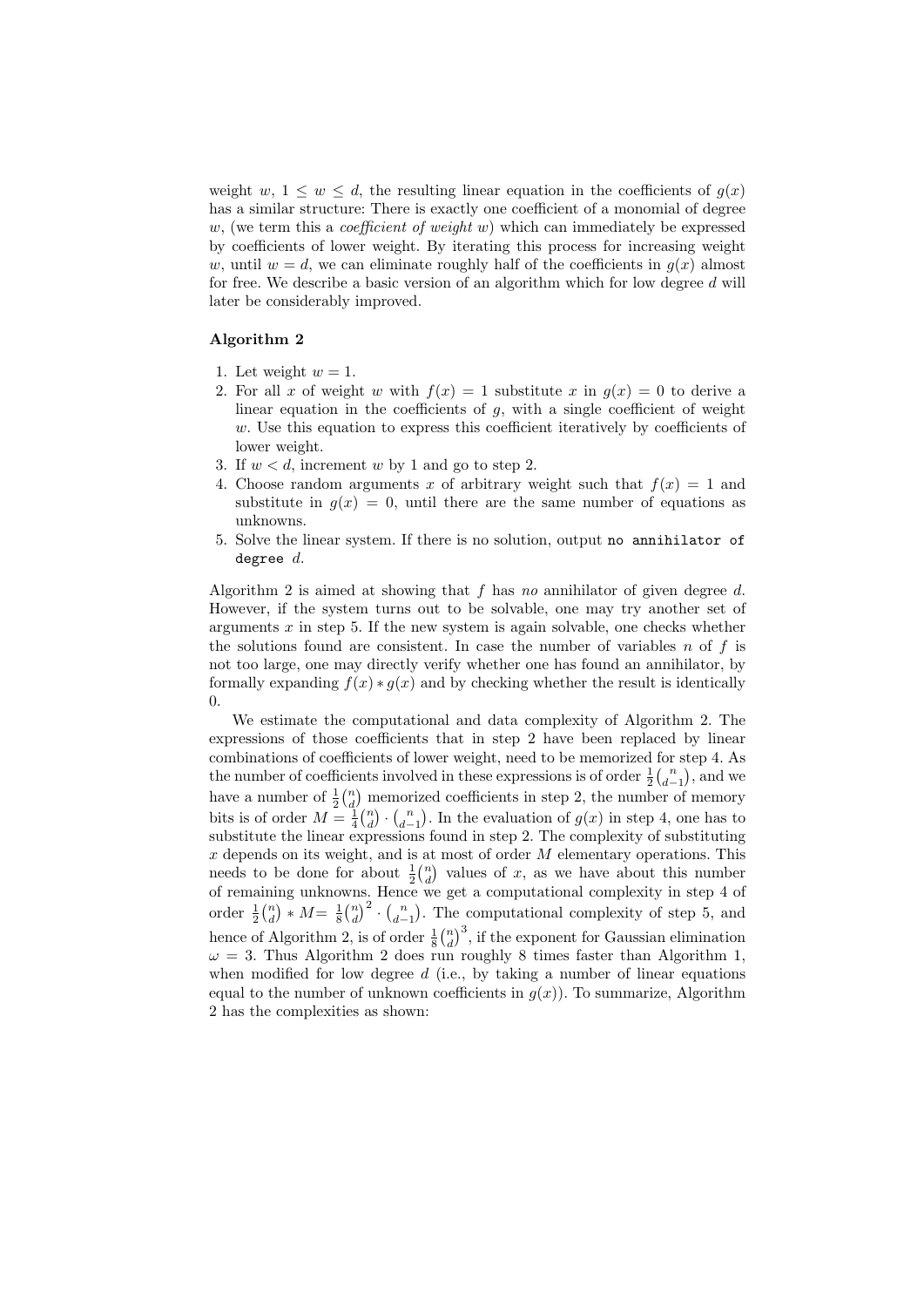| Memorv     |  |  |
|------------|--|--|
| Jomplexity |  |  |

Note that the memory requirement is not stringent when compared to Algorithm 1, where a linear system of equations with about  $\binom{n}{d}^2$  coefficients needs to be memorized.

In order to improve efficiency over Algorithm 2, we use arguments x of higher weight than d: Consider all arguments x with weight  $d+1$  such that  $f(x) = 1$ . For each such x, a linear equation arises where  $\binom{d+1}{d} = d+1$  coefficients of weight d (and coefficients of lower weight) are involved. In some fraction of arguments  $x$ , exactly d coefficients of weight d were already expressed by coefficients of lower weight. Thus the remaining coefficient can be expressed as well by coefficients of lower weight. This procedure can be iterated for  $w = d+2$ , and so on, with higher number of coefficients of weight  $d$  involved, but with higher probability that a coefficient has already been replaced in an earlier step. The gain of efficiency for increasing weight is dependent on  $n$  and  $d$ . The necessary estimates are given in a Lemma.

**Lemma 2.** Let f be a random Boolean function with n variables, and let d be the degree of an annihilator  $g$  of  $f$ . Then the following statements hold:

a) A fraction

$$
p = \frac{1}{2} + (n - d) \cdot 2^{-(d+2)} \tag{4}
$$

of weight d coefficients can be replaced by lower weight coefficients by substituting all weight w arguments x with  $f(x) = 1$ , and with  $w \leq d + 1$ .

b) Suppose that according to a) a fraction  $p$  of coefficients of weight d have been replaced. Then an additional number A of coefficients can be replaced by substituting arguments of weight  $w = d + 2$ , where

$$
A = \frac{1}{2} \binom{n}{d+2} \cdot \binom{d+2}{2} (1-p) p^{\binom{d+2}{2}-1} \tag{5}
$$

*Proof.* a): By following steps 1 to 3 of Algorithm 2, about  $\frac{1}{2} {n \choose d}$  coefficients of weight d have already been replaced by lower weight coefficients. There are about  $\frac{1}{2} {n \choose d+1}$  arguments x of weight  $w = d+1$  with  $f(x) = 1$ . Substitute these in  $g(x)$ . Then in the average, for  $\frac{1}{2} {n \choose d+1} * (d+1) * 2^{-(d+1)}$  of arguments, we have that amongst the  $d+1$  weight d coefficients involved, exactly d coefficients have previously been expressed by coefficients of lower weight. Thus the remaining coefficient can be expressed by coefficients of lower weight. The average fraction of coefficients of weight d replaced by now is got by dividing by  $\binom{n}{d}$  and is as claimed.

b) is similar, and is omitted.

 $\hfill\Box$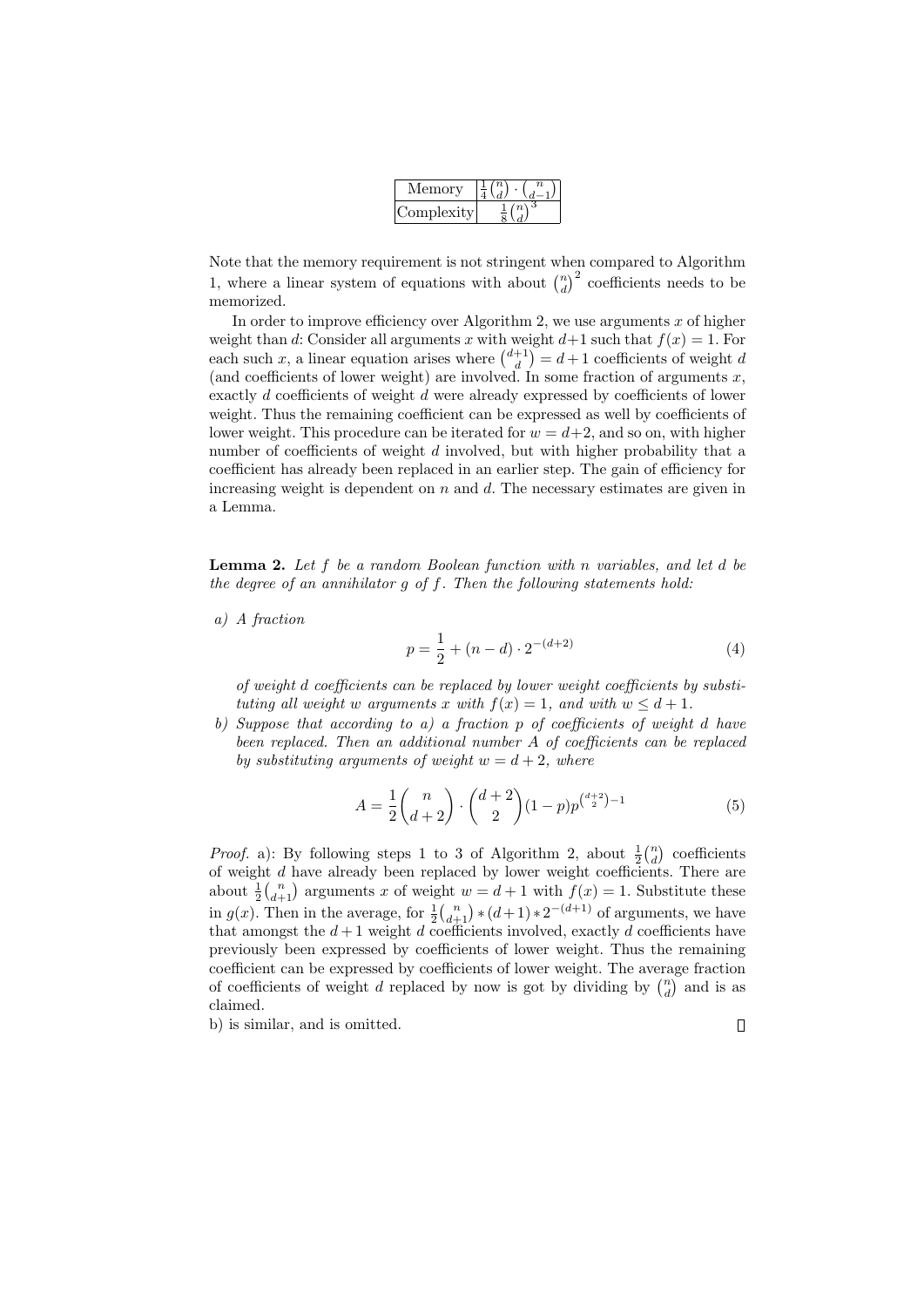The improved algorithm is illustrated for degrees  $d = 4$  and  $d = 5$ .

**Case**  $d = 4$ : Let the number of variables of f be  $n \geq 20$ . Search for potential annihilators of degree  $d = 4$ . First assume  $n = 20$ . Formula (4) shows that by using all arguments of weight up to  $w \leq 5$ , a fraction  $p = 0.75$  of the  $\binom{20}{4}$ coefficients of weight 4 can be replaced. Thus with  $n = 20$ , there remain 1211 coefficients to be replaced. According to Formula (5), an average number A of new coefficients of weight d can be replaced by using arguments of weight  $d+2$ . With  $n = 20$ ,  $d = 4$ , and  $p = 0.75$ , one gets 1294. Thus with high probability (almost) all coefficients of weight  $d = 4$  can be replaced. Using formulas (4) and  $(5)$  one can show that this probability quickly increases for increasing n. Hence the number of remaining unknowns (and equations) is of order  $\frac{1}{2} {n \choose d-1}$ . Thus we are able to reduce deciding the existence of annihilators of degree at most 4 from  $\binom{n}{d}^3$ , when using Algorithm 1, to  $\frac{1}{8} \binom{n}{d-1}^3$ , when using our refinement of Algorithm 2.

If  $n = 32$ , i.e., one of our target values, this complexity is about  $\frac{1}{8} {32 \choose 3}^3 \approx 2^{34}$ , compared to about  $\binom{32}{4}^3 \approx 2^{45}$ , when Algorithm 1 (modified to  $d = 4$ ) would be directly applied.

Recall that the final system of linear equations to be solved, is found by substituting linear relations for coefficients of  $q(x)$ , for various arguments x. This should be done in a way such that it doesn't exceed the cost for solving this system. To get a linear system of largest possible rank, one should take arguments with arbitrary weight, so that all monomials in  $f$  contribute to the evaluation of f. A majority of arguments x have weight about  $n/2$ . Hence only about  $\binom{n/2}{d}$ monomials in  $g(x)$  are nonzero. Thus in this case the complexity of substituting linear expressions in  $g(x)$  to get a linear equation in unknowns has complexity about  $\binom{n}{d-1} \cdot \binom{n/2}{d}$ . Doing this for  $\binom{n}{d-1}$  equations, for values n and d under consideration, the average complexity is not larger than  $\binom{n}{d-1}^3$ . When taking arguments with weight close to  $n$ , one better computes the linear equation got from the weight  $n$  argument  $x$ , and then modifies this equation by setting some components in  $x$  to 0.

**Case**  $d = 5$ : Let  $n > 32$ . Assume  $n = 32$ , (the case  $n > 32$  works even better). Then according to formula (4),  $p = 0.7109375$ . The number of coefficients of weight  $d = 5$  after using all arguments of weight up to  $d + 1 = 6$  is 58210. After using weight  $d + 2 = 7$  arguments, we can replace another 22229 coefficients of weight 5. Hence there remain 35981, which is of the same order as  $\binom{32}{4} = 35960$ . As half of coefficients of weight at most 4 have already been replaced by basic step 4 of Algorithm 2, and as the case  $n > 32$  is more favorable, we conclude that the remaining number of unknowns is of order  $\binom{n}{4}$ . Hence the complexity of deciding existence of an annihilator of degree at most 5 is of order  $\binom{n}{4}^3$ , e.g., for  $n = 32$ , it is of order  $2^{45}$  (compared to  $2^{53}$ , when modified Algorithm 1 would be directly applied).

The cases  $d < 4$  work similar as the cases  $d = 4$  and  $d = 5$  just given. However, for  $d = 6$ , and  $n < 50$ , formula (4) shows that the probability p is already close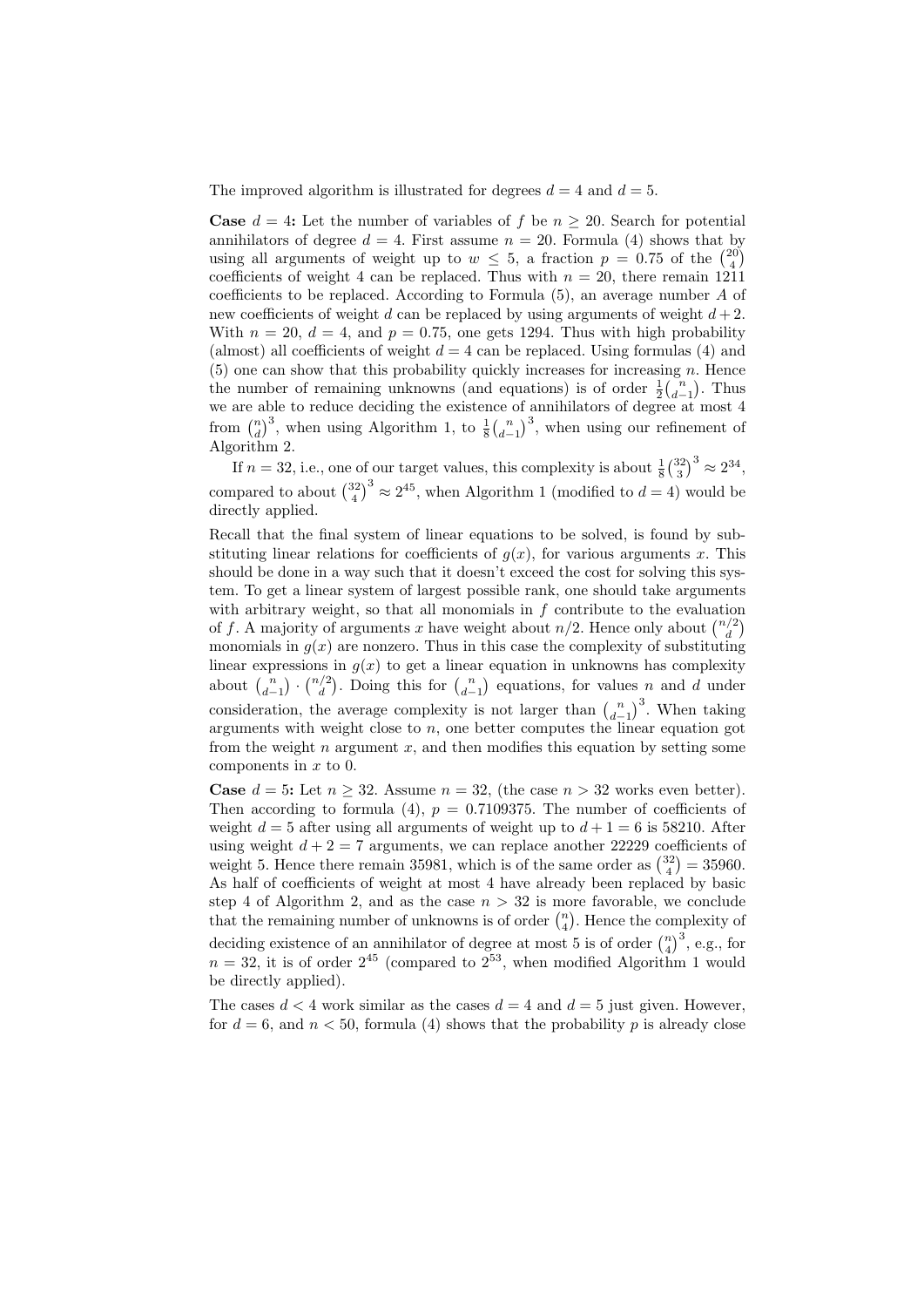to 0.5, so that in this case by using arguments with weight larger than 6 only weak refinements over the basic Algorithm 2 may be expected.

## 6 Bounds on the probability of annihilators' existence

In the last section we have proposed an algorithm for deciding whether a given function f admits annihilators of degree  $\leq d$ . However the complexity of the algorithm is strongly related with the inputs  $n, d$  and it turns out that this task becomes infeasible for  $n \geq 32$  and  $d \geq 6$ . Hence using more inputs to the function might be an obvious solution to protect from algebraic attacks. It cannot be precluded however that finding annihilators for larger  $n$  and  $d$  may still be feasible by using methods related to Gröbner basis, although this seems open. In such a setting it is important to derive bounds on the probability that a function admits annihilators.

An easy upper bound for the probability that an  $n$ -variable balanced function admits an annihilator of degree at most  $d$ , is deduced from the minimum weight of any nonzero function of degree less or equal to  $d$ . As  $f$  is assumed to be balanced, this extends to a statement on the algebraic immunity of  $f$ :

Proposition 3 The probability that a random n-variable balanced function f has algebraic immunity at most d is upper bounded by the number:

$$
Pb\{AI(f) \le d\} \le \frac{2(2^{1+n+\dots + {n \choose d}} - 1) {2^n - 2^{n-d} \choose 2^{n-1} - 2^{n-d}}}{\binom{2^n}{2^{n-1}}}.
$$
 (6)

*Proof.* The size of the set  $A$  of nonzero functions of degrees at most  $d$  equals  $2^{1+n+\cdots+\binom{n}{d}}-1$ . For every such function g, the number of balanced functions f such that the support of g is included in  $S_0(f)$  equals  $N_g = \binom{2^n - wt(g)}{2^{n-1} - wt(g)}$  $\binom{2^n-wt(g)}{2^{n-1}-wt(g)}$ , where  $wt(g)$  denotes the Hamming weight of g. Since every such function g has weight at least  $2^{n-d}$ , we have  $\binom{2^{n}-wt(g)}{2^{n-1}-wt(g)}$  $\binom{2^n - wt(g)}{2^{n-1} - wt(g)} \leq \binom{2^n - 2^{n-d}}{2^{n-1} - 2^{n-d}}$  $\binom{2^n-2^{n-u}}{2^{n-1}-2^{n-d}}$ . Thus, the number of balanced functions admitting an annihilator of degree at most  $d$  is smaller than or equal to  $\sum_{g \in A} N_g \leq (2^{1+n+\cdots + {n \choose d}} - 1) \binom{2^n - 2^{n-d}}{2^{n-1} - 2^{n-d}}$  $2^{n-2^{n}-2^{n}-d}$ ; indeed, the size of a union of sets is smaller than or equal to the sum of the sizes of the sets. Since  $\binom{2^n}{2^{n-1}}$  is the number of balanced functions, this completes the proof.

Even though this bound is not tight, it helps us to determine the asymptotic behavior of the probability of annihilator's existence.

**Theorem 3.** Let  $d_n$  be a sequence of positive integers such that  $d_n \leq \mu n$  where  $\mu = \frac{1}{2}(1 + \frac{\ln 2}{2} - \sqrt{(1 + \frac{\ln 2}{2})^2 - 1}) \approx 0.22$ . Then

$$
Pb\{AI(f) \le d_n\} \to 0, \ n \to \infty. \tag{7}
$$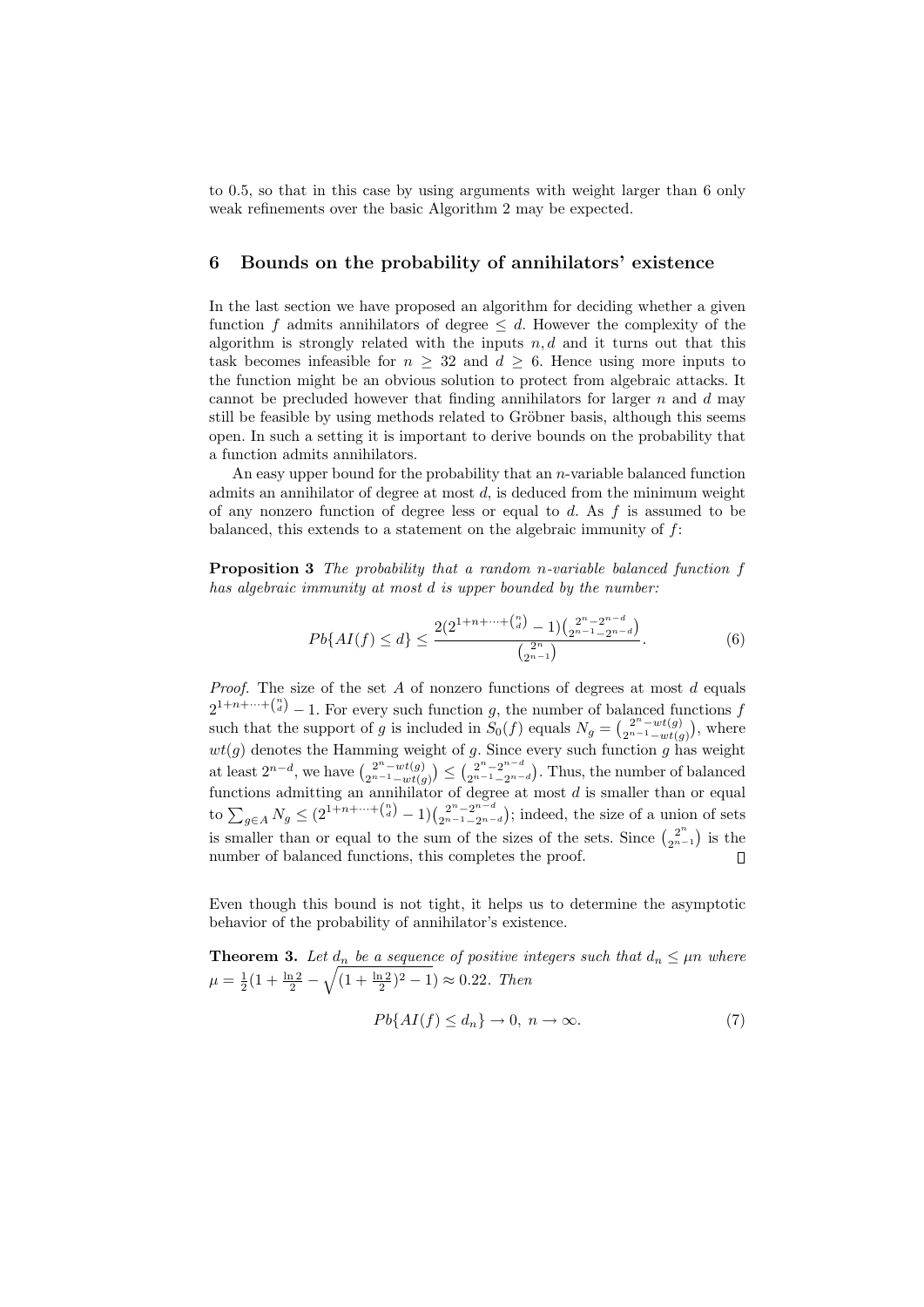*Proof.* We know that, for every positive integer N and every  $0 < \lambda < 1/2$ :

$$
\sum_{0 \le i \le \lambda N} \binom{N}{i} \le 2^N e^{-2N(1/2 - \lambda)^2},
$$

(e.g., see C. Carlet [5]). We deduce that for every n and every  $d_n < n/2$ :

$$
1 + n + \dots + \binom{n}{d_n} \le 2^n e^{-2n(1/2 - d_n/n)^2},
$$

and denoting the number  $\frac{1/2 - 2^{-d_n}}{1 - 2^{-d_n}}$  by  $\lambda_n$  we have:

$$
\binom{2^n - 2^{n-d_n}}{2^{n-1} - 2^{n-d_n}} \le 2^{2^n - 2^{n-d_n}} e^{-2(2^n - 2^{n-d_n})(1/2 - \lambda_n)^2}.
$$

Thus

$$
(2^{1+n+\cdots + {n \choose d_n}} - 1) {2^n - 2^{n-d_n}} \choose 2^{n-1} - 2^{n-d_n}} \le
$$
  

$$
2^{2^n e^{-2n(1/2 - d_n/n)^2} + 2^n - 2^{n-d_n}} e^{-2(2^n - 2^{n-d_n})(1/2 - \lambda_n)^2}
$$

,

and therefore

$$
\log_2\left[ (2^{1+n+\dots + \binom{n}{d_n}} - 1) \binom{2^n - 2^{n-d_n}}{2^{n-1} - 2^{n-d_n}} \right] \le
$$
  

$$
2^n e^{-2n(1/2 - d_n/n)^2} + 2^n - 2^{n-d_n} - 2(\log_2 e)(2^n - 2^{n-d_n})(1/2 - \lambda_n)^2.
$$

We have also  $\binom{2^n}{2^n}$  $\binom{2^n}{2^{n-1}} \sim k2^{2^n - n/2}$ , where k is a constant, according to Stirling formula. Hence, if  $n/2$  is negligible with respect to

$$
2^{n-d_n} - 2^n e^{-2n(1/2 - d_n/n)^2} + 2(\log_2 e)(2^n - 2^{n-d_n})(1/2 - \lambda_n)^2 =
$$
  

$$
2^n \left[ 2^{-d_n} - e^{-2n(1/2 - d_n/n)^2} + 2(\log_2 e)(1 - 2^{-d_n})(1/2 - \lambda_n)^2 \right]
$$

then  $\frac{(2^{1+n+\cdots+(n-1)}-1)\binom{2^{n}-2^{n-4n}}{2^{n-1}-2^{n-4n}}}{\binom{2^{n}}{2^{n}}}$  $\frac{2^{n-1}(2^{n-1}-2^{n-a_n})}{2^{n-1}}$  tends to zero.

A sufficient condition is that  $2^{-d_n} \ge e^{-2n(1/2-d_n/n)^2}$  and that  $n/2$  is negligible with respect to  $2^{n} [2(\log_2 e)(1 - 2^{-d_n})(1/2 - \lambda_n)^2]$ . We have

$$
2^{-d_n} \ge e^{-2n(1/2 - d_n/n)^2} \Leftrightarrow d_n \le 2n(\log_2 e)(1/2 - d_n/n)^2,
$$

that is,

$$
d_n/n \le 2(\log_2 e)(1/2 - d_n/n)^2.
$$

The equation  $x = 2(\log_2 e)(1/2 - x)^2$  is equivalent to  $x \ln 2/2 = (1/2 - x)^2$ , that is,  $x^2 - x(1 + \frac{\ln 2}{2}) + \frac{1}{4} = 0$ , which roots are both positive.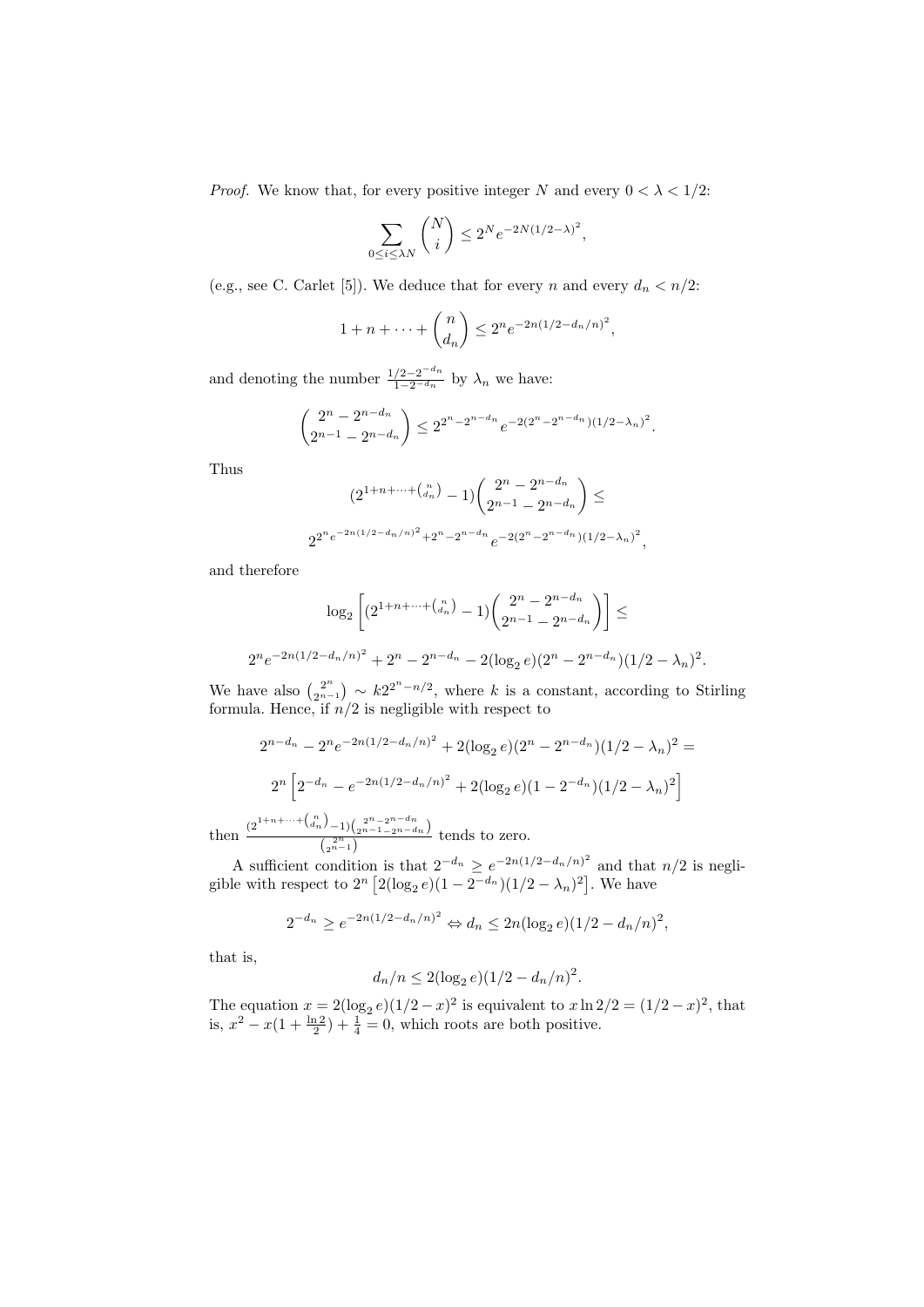Its smallest root is  $\mu$ . Thus  $d_n \leq \mu n$  implies  $2^{-d_n} \geq e^{-2n(1/2-d_n/n)^2}$ . If  $d_n \leq \mu n$ , then

$$
(1-2^{-d_n})(\frac{1}{2}-\lambda_n)^2 = (1-2^{-d_n})\left(\frac{1}{2}-\frac{1/2-2^{-d_n}}{1-2^{-d_n}}\right)^2 = \frac{2^{-2d_n}}{4(1-2^{-d_n})} \ge \frac{2^{-2\mu n}}{4(1-2^{-\mu n})}.
$$

Hence, since  $2\mu$  is strictly smaller than 1, then  $n/2$  is negligible with respect to

$$
2^{n} \left[ 2(\log_2 e)(1 - 2^{-d_n})(1/2 - \lambda_n)^2 \right].
$$

For practical applications we are interested in concrete values of this bound for moderate  $n$  rather than the asymptotical values. For instance, we can compute the probability that a random balanced function  $f$  in  $n = 32$  variables admits annihilators of degree  $d \leq 6$ . In view of Theorem 3,  $d = 6$  satisfies the inequality  $d \leq 0.22n$  for  $n = 32$ . Then computing (6) for  $n = 32$ ,  $d = 6$ , gives a probability of order 10<sup>−</sup><sup>300</sup> which is negligibly small. Notice that in this case, due to the complexity reasons, we cannot confirm the (non)existence of annihilators through Algorithm 2.

However the upper bound as derived above is based on the property that all annihilators have weights at least  $2^{n-d}$ . This bound can be sharpened by using some known results on the weight distribution and enumeration of the codewords in the Reed-Muller code  $\mathcal{R}(d, n)$ . Let us denote by  $A_w$  the number of codewords of weight w in  $\mathcal{R}(d,n)$ ; then  $A_{2^{n-d}}$  equals  $2^d \prod_{i=0}^{n-d-1} \frac{2^{n-i}-1}{2^{n-d-i}-1}$  due to McWilliams-Sloane [16]. Furthermore, Kasami and Tokura [14] have done the weight enumeration of codewords of weight w in  $\mathcal{R}(d, n)$  for all  $2^{n-d} < w <$  $2^{n-d+1}$ . These results are found in [16, pg. 446] and can be used to derive a tighter upper bound from the following easy improvement of Proposition 3:

**Theorem 4.** For a random balanced function  $f \in \mathcal{B}_n$  the upper bound on the probability, denoted  $Pb^d$ , that  $AI(f) \leq d$  is given by

$$
Pb^{d} \leq \sum_{w=2^{n-d}}^{w < 2^{n-d+1}} A_w \cdot \frac{\binom{2^{n}-w}{2^{n-1}-w}}{\binom{2^{n}}{2^{n-1}}} + \left(2^{\sum_{i=0}^{d} \binom{n}{i}} - \sum_{w=2^{n-d}}^{w < 2^{n-d+1}} A_w \right) \cdot \frac{\binom{2^{n}-2^{n-d}}{2^{n-1}-2^{n-d}}}{\binom{2^{n}}{2^{n-1}}}.
$$
 (8)

Note that, for every w, we have  $\frac{\binom{2^{n}-w}{2^{n}-w}}{\binom{2n-w}{2}}$  $\frac{\binom{n}{2^{n-1}-w}}{\binom{2^n}{2^n-1}}\leq \left(\frac{1}{2}\right)^w.$ 

Remark 2 This upper bound can be further tightened by using more values of w for which the exact number of codewords is known. This has been done in [15] for the weights w in the range  $2^{n-d} \leq w < 2.5 \cdot 2^{n-d}$ .

For the bound of Theorem 4, it seems to be much harder to estimate the value of  $\mu$  as it has been done in Theorem 3. By computations one can deduce the same behavior of this bound but with slightly shifted limit value, that is  $\mu' \approx 0.27$ . This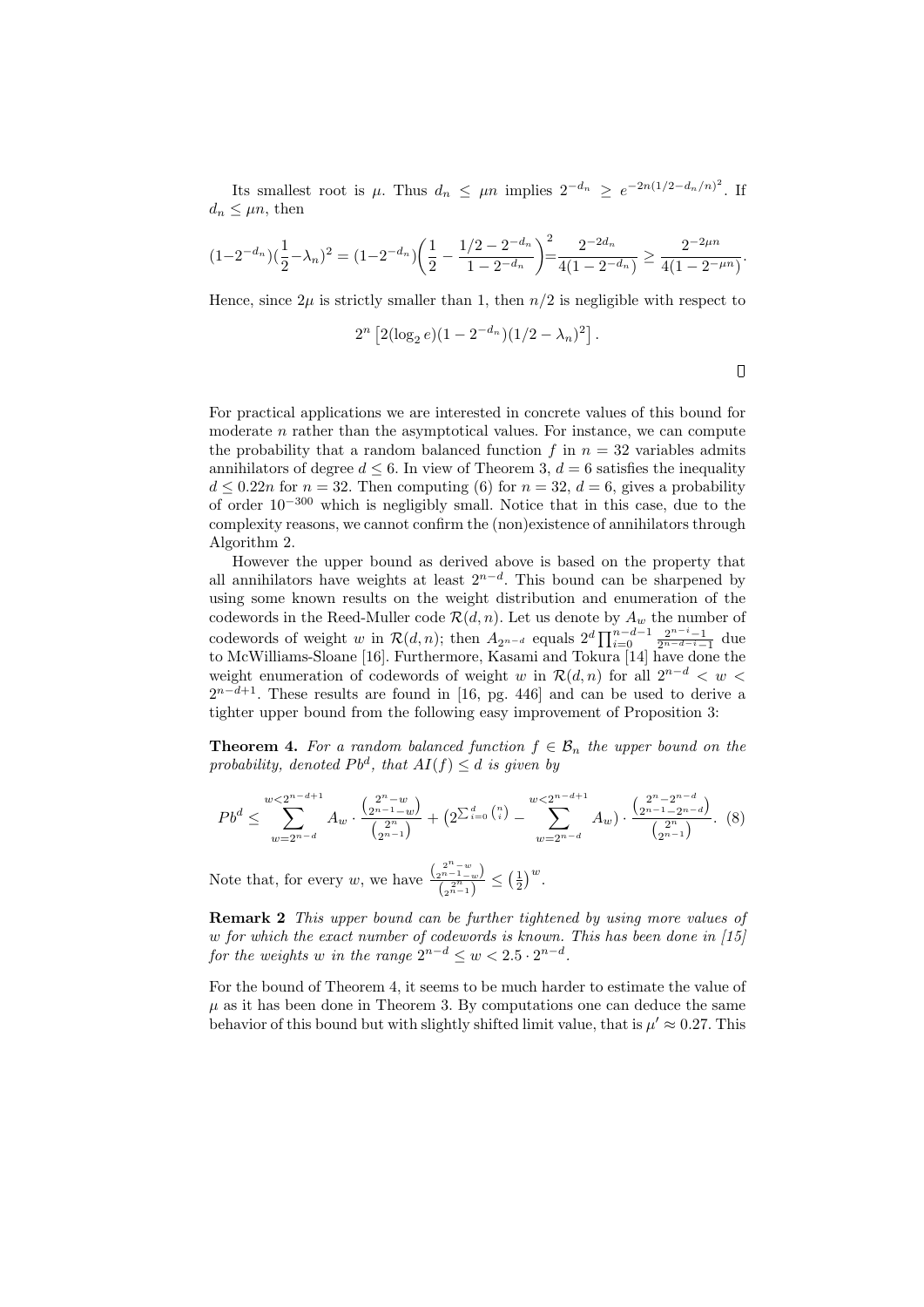gives a better value than Theorem 3 as for increasing n the sequence  $d_n \leq \mu'n$ has a larger range.

The upper bounds above are important tools for estimating the security of a stream cipher. For instance assuming that the computational complexity of breaking a cipher whose multiples are of degrees strictly greater than say  $d = 5$ , then Theorem 4 gives  $n = 18$  which is the lowest value of n such that the probability that there exists annihilators of degree  $d \leq 5$  is close to zero. Hence assuming that f has no particular structure that might be exploited, the value of  $n = 18$  and the key length of  $k = 128$  should guarantee that the known attacks are infeasible. Assuming the existence of multiples/annihilators of degree  $d = 6$ this would give a computational complexity of order  $\approx \binom{128}{6}^{\omega} = \left(2^{32}\right)^{\omega}$ , which for  $\omega = 3$  yields  $2^{96}$ . If a more secure cipher is preferred then the obvious method is to increase  $n$ . In Table 1 below we list some other interesting cases. Each entry relates a given degree of annihilators  $d$  to the minimum value of  $n$  for which  $P \{A I(f) \leq d\} \approx 0$ . We apply the results above to the stream cipher LILI-128,

|  | $\left\ n; P_b\right\ $ $d=5$ | $d=6$ | $d=7$                                                                                      | $d=8$ |
|--|-------------------------------|-------|--------------------------------------------------------------------------------------------|-------|
|  |                               |       | $\left 18;10^{-1134}\right 22;10^{-6326}\left 26;10^{-23138}\right 31;10^{-10^{7}}\right $ |       |

Table 1. Upper bound on the probability for the annihilators

for which 14 linearly independent annihilators of degree  $d = 4$  have been found in [8].

**Example 2** In  $\begin{bmatrix} 8 \end{bmatrix}$ , Courtois and Meier (see also  $\begin{bmatrix} 11 \end{bmatrix}$ ) have investigated the algebraic properties of LILI-128. They have found that the function f in  $n =$ 10 variables used in LILI-128 is rather weak, since one could find 14 linearly independent annihilators of degree 4.

Note that the probability  $P\{AI(f) \leq 5\}$  is equal to 1 due to the Theorem 6.0.1 in [8]. The upper bound is not tight for  $d = 4, 5$  giving a probability greater than 1. However, applying the upper bound for the case  $d=3$  one deduces that

$$
Pb\{AI(f) \le 3\} \le 0.30 \cdot 10^{-24}.
$$

Example 2 shows that the upper bound in particular for low values of  $n$  is not tight. However, Table 1 illustrates that this bound gives very strong estimates for larger  $n$  of interest.

Acknowledgment We are indebted to Jean-Pierre Tillich for hepful discussions.

## References

1. F. Armknecht and Krause M. Algebraic attacks on stream combiners with memory. In Advances in Cryptology—CRYPTO 2003, volume LNCS 2729, pages 162–176. Springer-Verlag, 2003.